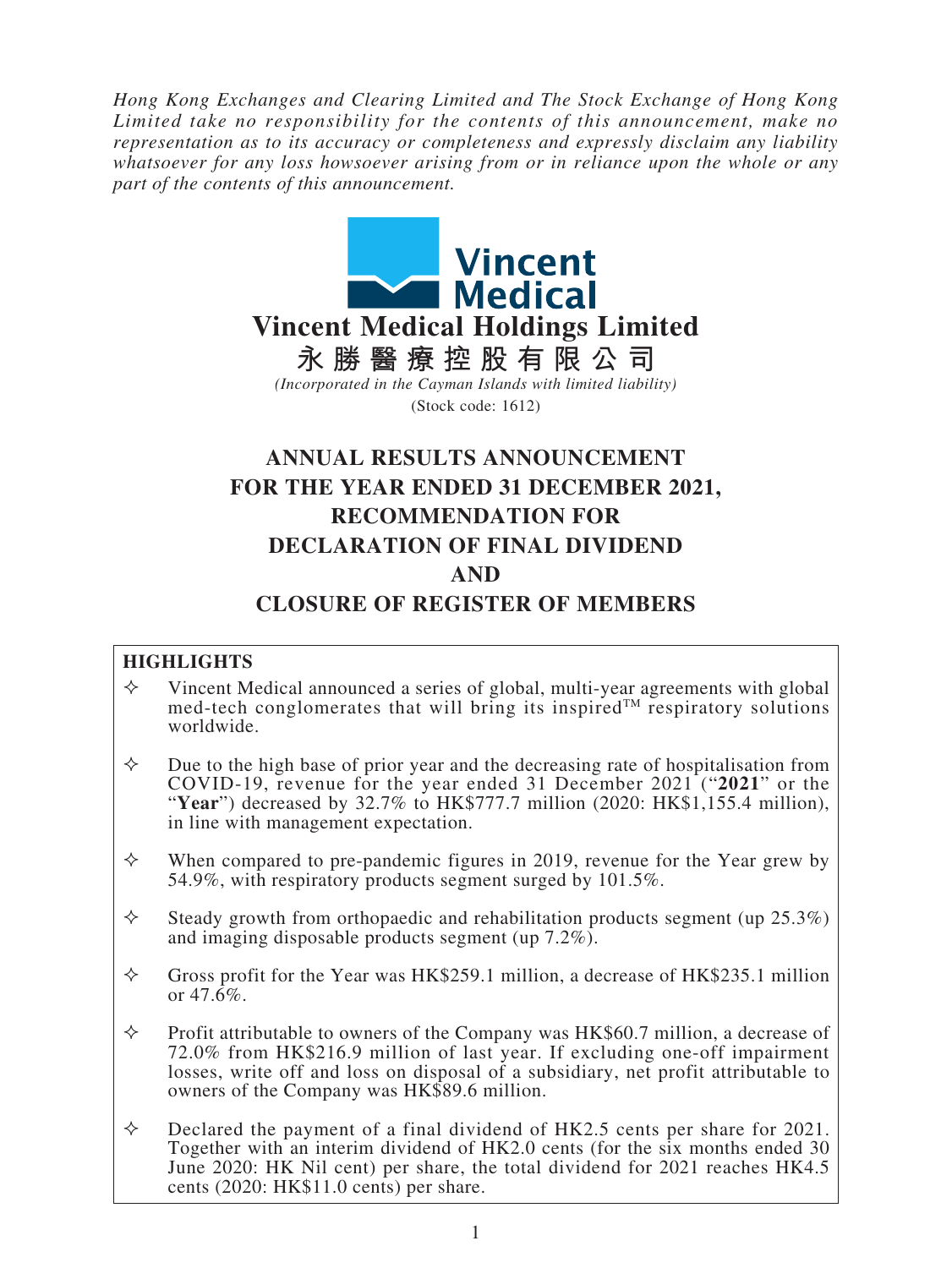## **ANNUAL RESULTS**

The board (the "**Board**") of directors (the "**Directors**") of Vincent Medical Holdings Limited (the "**Company**") is pleased to announce the audited consolidated annual results of the Company and its subsidiaries (collectively the "**Group**") for the year ended 31 December 2021, together with the comparative figures for the year ended 31 December 2020 ("**2020**") as follows:

## **CONSOLIDATED STATEMENT OF PROFIT OR LOSS**

*FOR THE YEAR ENDED 31 DECEMBER 2021*

|                                      |                | 2021            | 2020          |
|--------------------------------------|----------------|-----------------|---------------|
|                                      | <b>Note</b>    | <b>HK\$'000</b> | HK\$'000      |
| <b>Revenue</b>                       | $\overline{4}$ | 777,720         | 1,155,383     |
| Cost of sales                        |                | (518, 616)      | (661, 146)    |
| <b>Gross profit</b>                  |                | 259,104         | 494,237       |
| Other income, other gains and losses | 5              | (19, 954)       | (5,005)       |
| Selling and distribution expenses    |                | (37, 679)       | (54, 727)     |
| Administrative expenses              |                | (87, 739)       | (105, 696)    |
| Research and development expenses    |                | (39, 245)       | (36, 577)     |
| <b>Profit from operations</b>        |                | 74,487          | 292,232       |
| Finance costs                        | 7              | (2, 428)        | (3,395)       |
| Share of losses of associates        |                | (4,827)         | (3, 145)      |
| Share of losses of joint ventures    |                | (1,052)         | (1,608)       |
| Profit before tax                    |                | 66,180          | 284,084       |
| Income tax expense                   | 8              | (6, 110)        | (36, 649)     |
| Profit for the year                  | 9              | 60,070          | 247,435       |
| <b>Attributable to:</b>              |                |                 |               |
| Owners of the Company                |                | 60,695          | 216,865       |
| Non-controlling interests            |                | (625)           | 30,570        |
|                                      |                | 60,070          | 247,435       |
| <b>Earnings per share</b>            | 11             |                 |               |
| <b>Basic</b>                         |                | HK9.28 cents    | HK33.84 cents |
| Diluted                              |                | HK9.18 cents    | HK33.29 cents |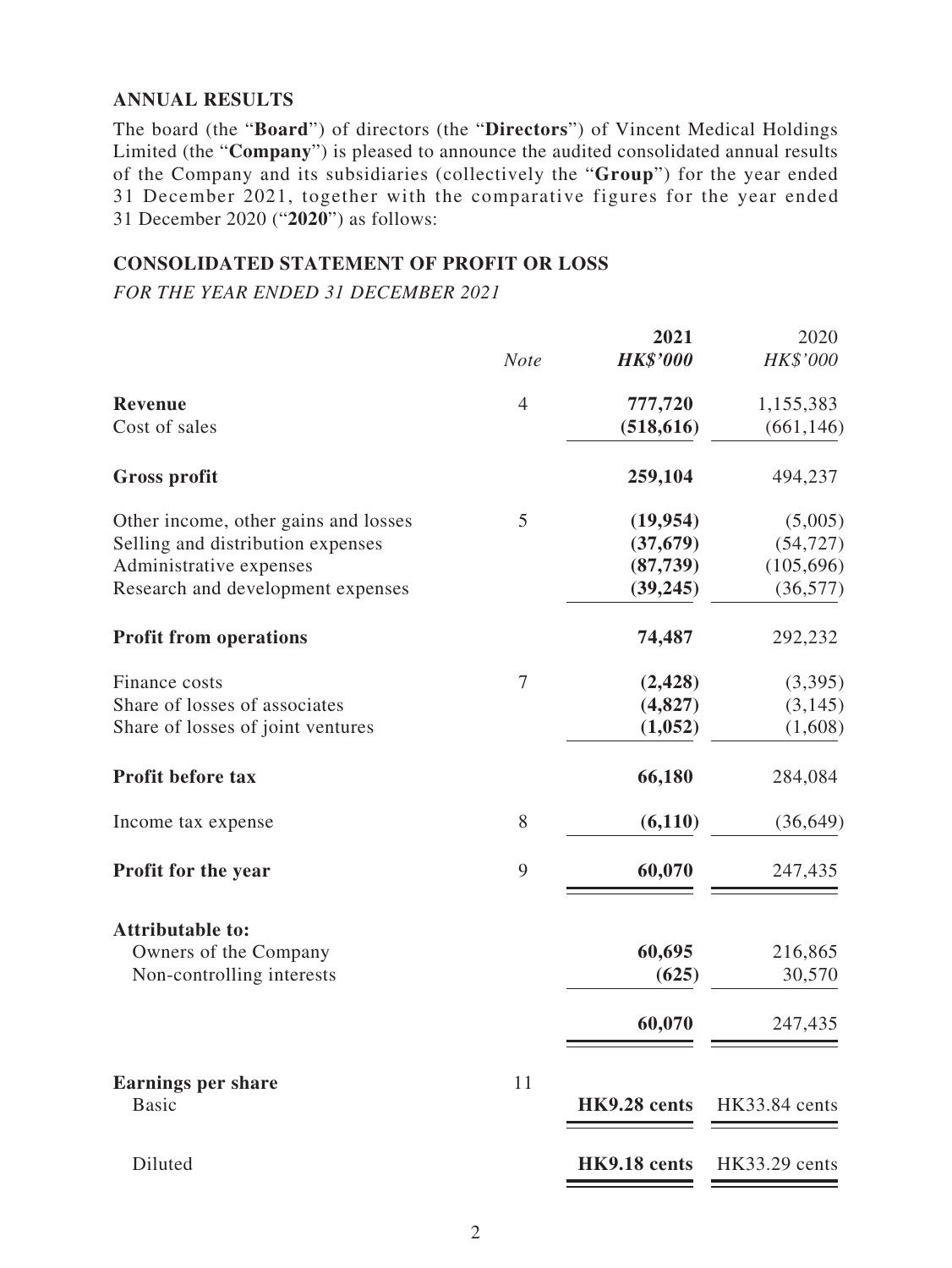# **CONSOLIDATED STATEMENT OF PROFIT OR LOSS AND OTHER COMPREHENSIVE INCOME**

*FOR THE YEAR ENDED 31 DECEMBER 2021*

|                                                                                                         | 2021            | 2020     |
|---------------------------------------------------------------------------------------------------------|-----------------|----------|
|                                                                                                         | <b>HK\$'000</b> | HK\$'000 |
| Profit for the year                                                                                     | 60,070          | 247,435  |
| Other comprehensive income:                                                                             |                 |          |
| Item that will not be reclassified to profit or loss:                                                   |                 |          |
| Fair value changes of equity investments at fair value<br>through other comprehensive income ("FVTOCI") | (2,150)         | 3,235    |
| Items that may be reclassified to profit or loss:                                                       |                 |          |
| Exchange differences on translating foreign operations                                                  | 8,867           | 21,704   |
| Exchange differences reclassified to profit or loss on<br>disposal of a subsidiary                      | 343             |          |
|                                                                                                         | 9,210           | 21,704   |
| Other comprehensive income for the year,                                                                |                 |          |
| net of tax                                                                                              | 7,060           | 24,939   |
| Total comprehensive income for the year                                                                 | 67,130          | 272,374  |
| <b>Attributable to:</b>                                                                                 |                 |          |
| Owners of the Company                                                                                   | 67,950          | 238,646  |
| Non-controlling interests                                                                               | (820)           | 33,728   |
|                                                                                                         | 67,130          | 272,374  |
|                                                                                                         |                 |          |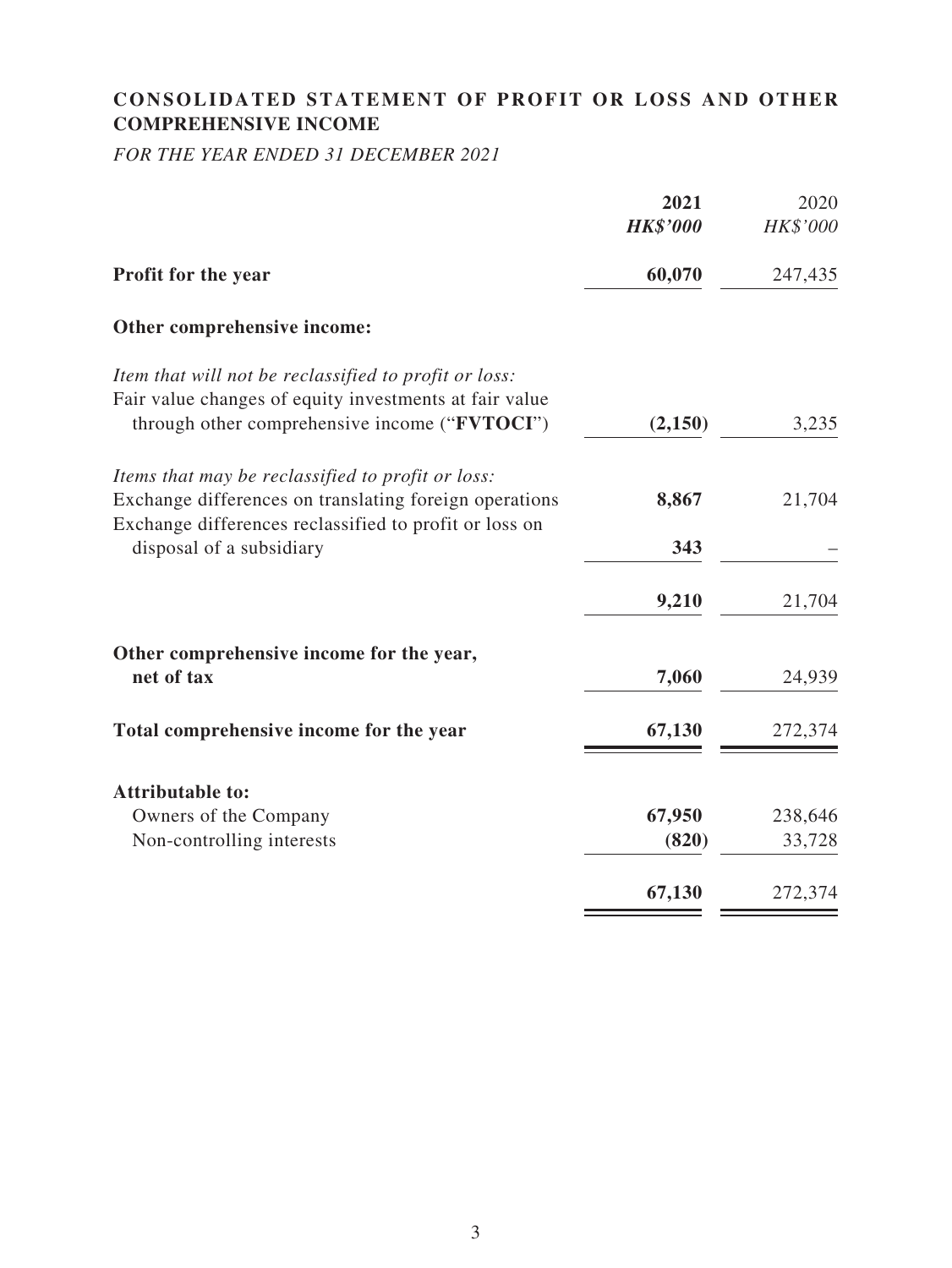# **CONSOLIDATED STATEMENT OF FINANCIAL POSITION**

*AT 31 DECEMBER 2021*

|                                              |             | 2021            | 2020     |
|----------------------------------------------|-------------|-----------------|----------|
|                                              | <b>Note</b> | <b>HK\$'000</b> | HK\$'000 |
| <b>ASSETS</b>                                |             |                 |          |
| <b>Non-current assets</b>                    |             |                 |          |
| Property, plant and equipment                |             | 115,616         | 111,088  |
| Right-of-use assets                          |             | 7,464           | 14,717   |
| Other intangible assets                      |             | 11,954          | 28,365   |
| Investments in associates                    |             | 1,404           | 9,296    |
| Investments in joint ventures                |             | 10,424          | 11,181   |
| Equity investments at FVTOCI                 |             | 43,632          | 45,782   |
| Non-current deposits                         |             | 14,906          | 26,160   |
| Deferred tax assets                          |             |                 | 2,014    |
| <b>Total non-current assets</b>              |             | 205,400         | 248,603  |
| <b>Current assets</b>                        |             |                 |          |
| Inventories                                  |             | 243,161         | 278,683  |
| Trade receivables                            | 12          | 167,229         | 161,542  |
| Contract assets                              |             | 16,519          | 20,169   |
| Prepayments, deposits and other receivables  |             | 40,679          | 68,802   |
| Bank and cash balances                       |             | 173,167         | 169,068  |
| <b>Total current assets</b>                  |             | 640,755         | 698,264  |
| <b>TOTAL ASSETS</b>                          |             | 846,155         | 946,867  |
| <b>EQUITY AND LIABILITIES</b>                |             |                 |          |
| Share capital                                | 14          | 6,550           | 6,506    |
| Reserves                                     |             | 591,811         | 605,051  |
| Equity attributable to owners of the Company |             | 598,361         | 611,557  |
| Non-controlling interests                    |             | 2,072           | (6,378)  |
| <b>Total equity</b>                          |             | 600,433         | 605,179  |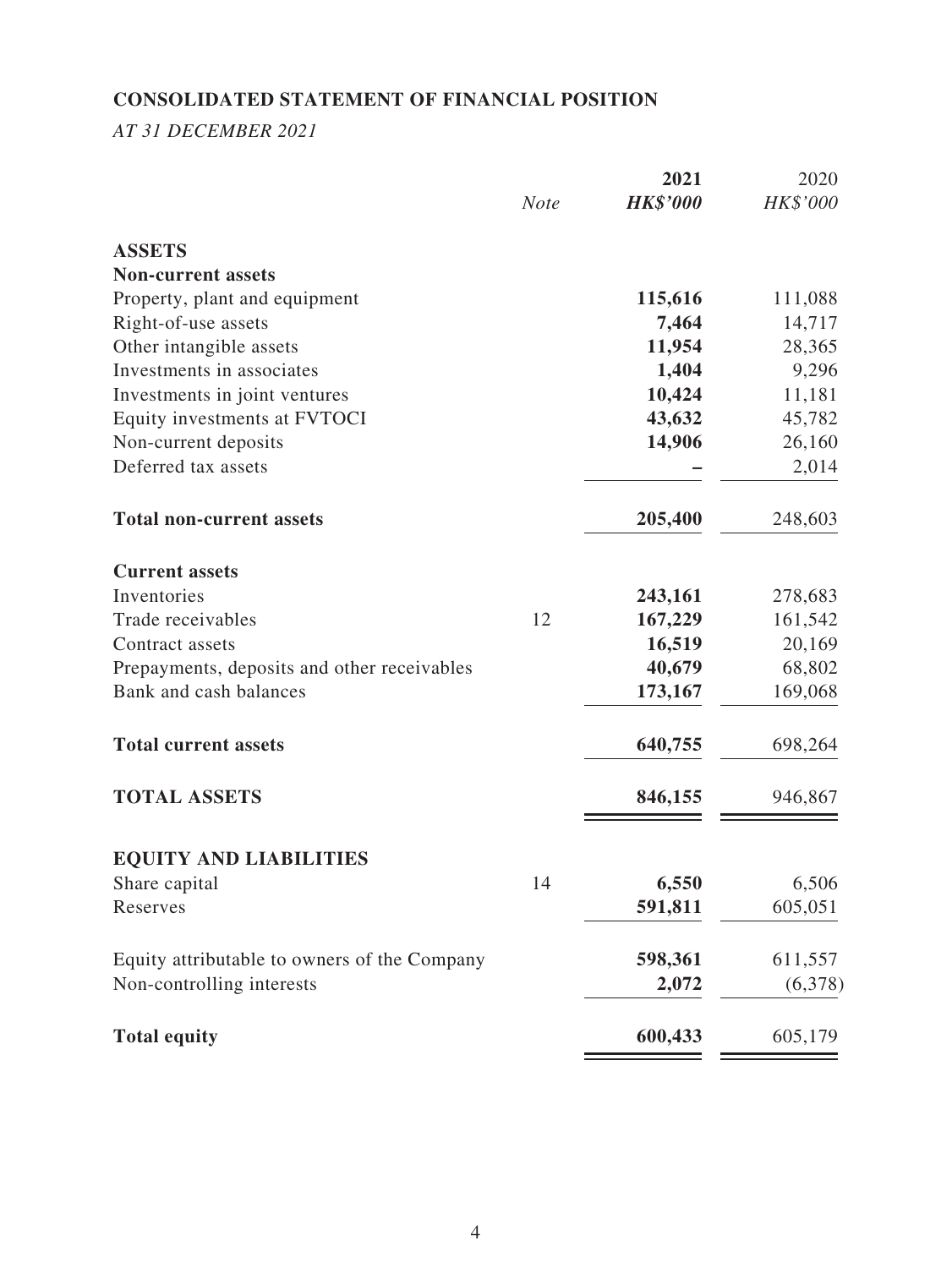|                                              |             | 2021            | 2020     |
|----------------------------------------------|-------------|-----------------|----------|
|                                              | <b>Note</b> | <b>HK\$'000</b> | HK\$'000 |
| <b>Non-current liabilities</b>               |             |                 |          |
| Lease liabilities                            |             | 4,893           | 1,190    |
| Deferred tax liabilities                     |             | 8,021           | 9,553    |
| <b>Total non-current liabilities</b>         |             | 12,914          | 10,743   |
| <b>Current liabilities</b>                   |             |                 |          |
| Trade payables                               | 13          | 65,266          | 88,566   |
| Other payables and accruals                  |             | 89,529          | 136,061  |
| Lease liabilities                            |             | 2,814           | 14,430   |
| <b>Borrowings</b>                            |             | 55,251          | 69,071   |
| Current tax liabilities                      |             | 19,948          | 22,817   |
| <b>Total current liabilities</b>             |             | 232,808         | 330,945  |
| <b>TOTAL EQUITY AND LIABILITIES</b>          |             | 846,155         | 946,867  |
| <b>Net current assets</b>                    |             | 407,947         | 367,319  |
| <b>Total assets less current liabilities</b> |             | 613,347         | 615,922  |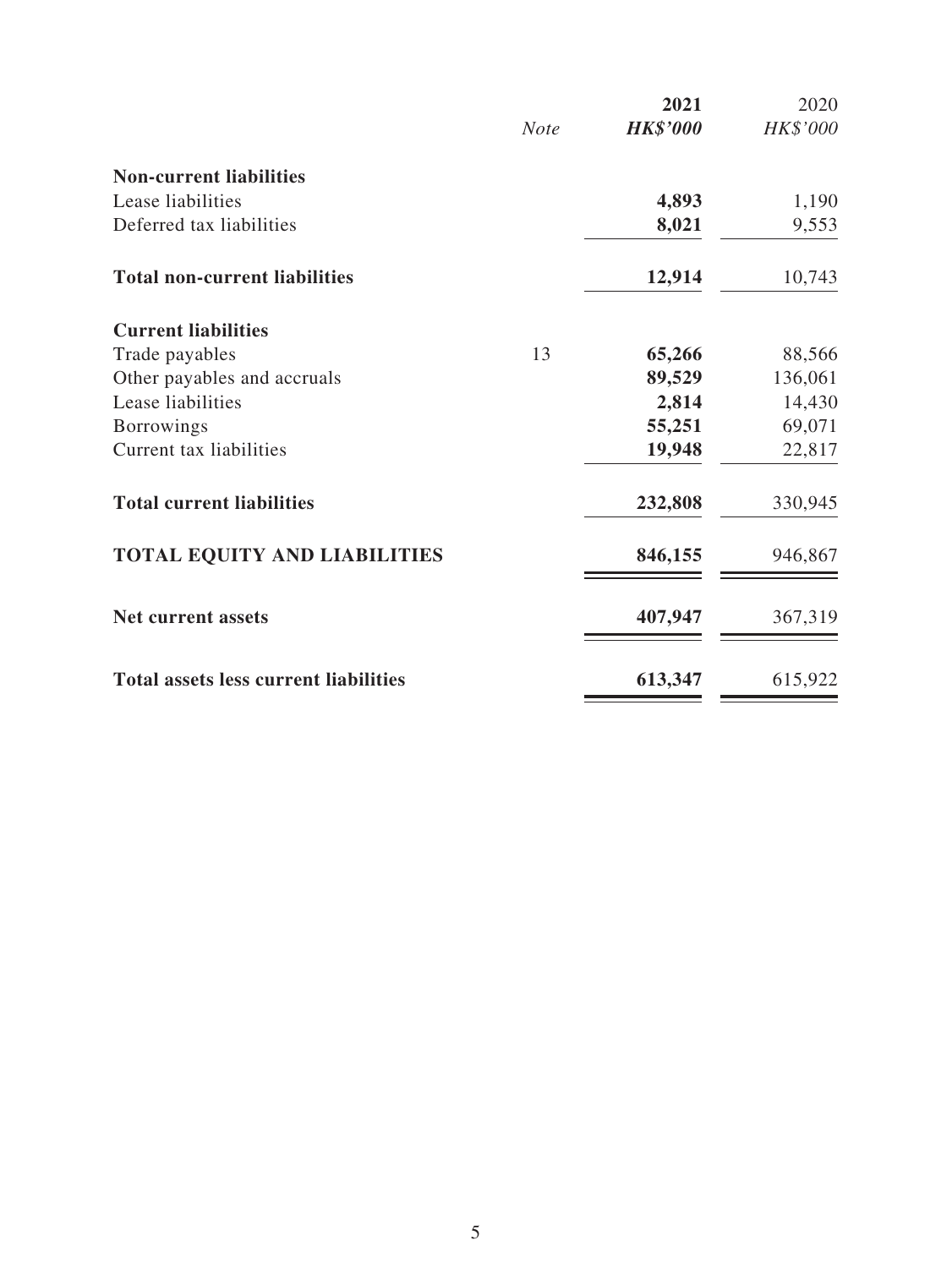#### **NOTES TO THE CONSOLIDATED FINANCIAL STATEMENTS**

#### *FOR THE YEAR ENDED 31 DECEMBER 2021*

#### **1. GENERAL INFORMATION**

The Company was incorporated as an exempted company in the Cayman Islands under the Companies Act of the Cayman Islands on 19 November 2015. The address of its registered office is Cricket Square, Hutchins Drive, P.O. Box 2681, Grand Cayman, KY1-1111, the Cayman Islands. The address of its principal place of business is Flat B2, 7/F., Phase 2, Hang Fung Industrial Building, 2G Hok Yuen Street, Hung Hom, Kowloon, Hong Kong. The Company's shares are listed on the Main Board of The Stock Exchange of Hong Kong Limited (the "**Stock Exchange**").

The Company is an investment holding company. Its subsidiaries are principally engaged in manufacturing, trading and research and development of medical devices.

In the opinion of the Directors, Vincent Raya International Limited, a company incorporated in the British Virgin Islands, is the ultimate parent of the Company. Mr. Choi Man Shing and Ms. Liu Pui Ching are the ultimate controlling parties of the Company.

#### **2. BASIS OF PREPARATION**

These consolidated financial statements have been prepared in accordance with all applicable Hong Kong Financial Reporting Standards ("**HKFRSs**") issued by the Hong Kong Institute of Certified Public Accountants (the "**HKICPA**"). HKFRSs comprise Hong Kong Financial Reporting Standards ("**HKFRS**"); Hong Kong Accounting Standards ("**HKAS**"); and Interpretations. These consolidated financial statements also comply with the applicable disclosure provisions of the Rules Governing the Listing of Securities on the Stock Exchange (the "**Listing Rules**") and with the disclosure requirements of the Companies Ordinance (Cap. 622). Significant accounting policies adopted by the Group are disclosed below.

The HKICPA has issued certain new and revised HKFRSs that are first effective or available for early adoption for the current accounting period of the Group. Note 3 below provides information on any changes in accounting policies resulting from initial application of these developments to the extent that they are relevant to the Group for the current and prior accounting periods reflected in these consolidated financial statements.

#### **3. ADOPTION OF NEW AND REVISED HONG KONG FINANCIAL REPORTING STANDARDS**

#### **(a) Application of new and revised HKFRSs**

The Group has applied the following amendments to HKFRSs issued by the HKICPA for the first time, which are mandatorily effective for the annual period beginning on or after 1 January 2021 for the preparation of the consolidated financial statements:

| Amendments to HKFRS 9. HKAS 39. HKFRS 7. | Interest Rate Benchmark Reform – |
|------------------------------------------|----------------------------------|
| HKFRS 4 and HKFRS 16                     | Phase 2                          |
| Amendments to HKFRS 16: Leases           | COVID-19-Related Rent            |
|                                          | Concessions                      |

In addition, the Group has early applied the Amendments to HKFRS 16, COVID-19-Related Rent Concessions beyond 30 June 2021.

None of the application of these amendments to HKFRSs in the current year had material impact on the Group's financial positions and performance for the current and prior years and/or on the disclosures set out in these consolidated financial statements.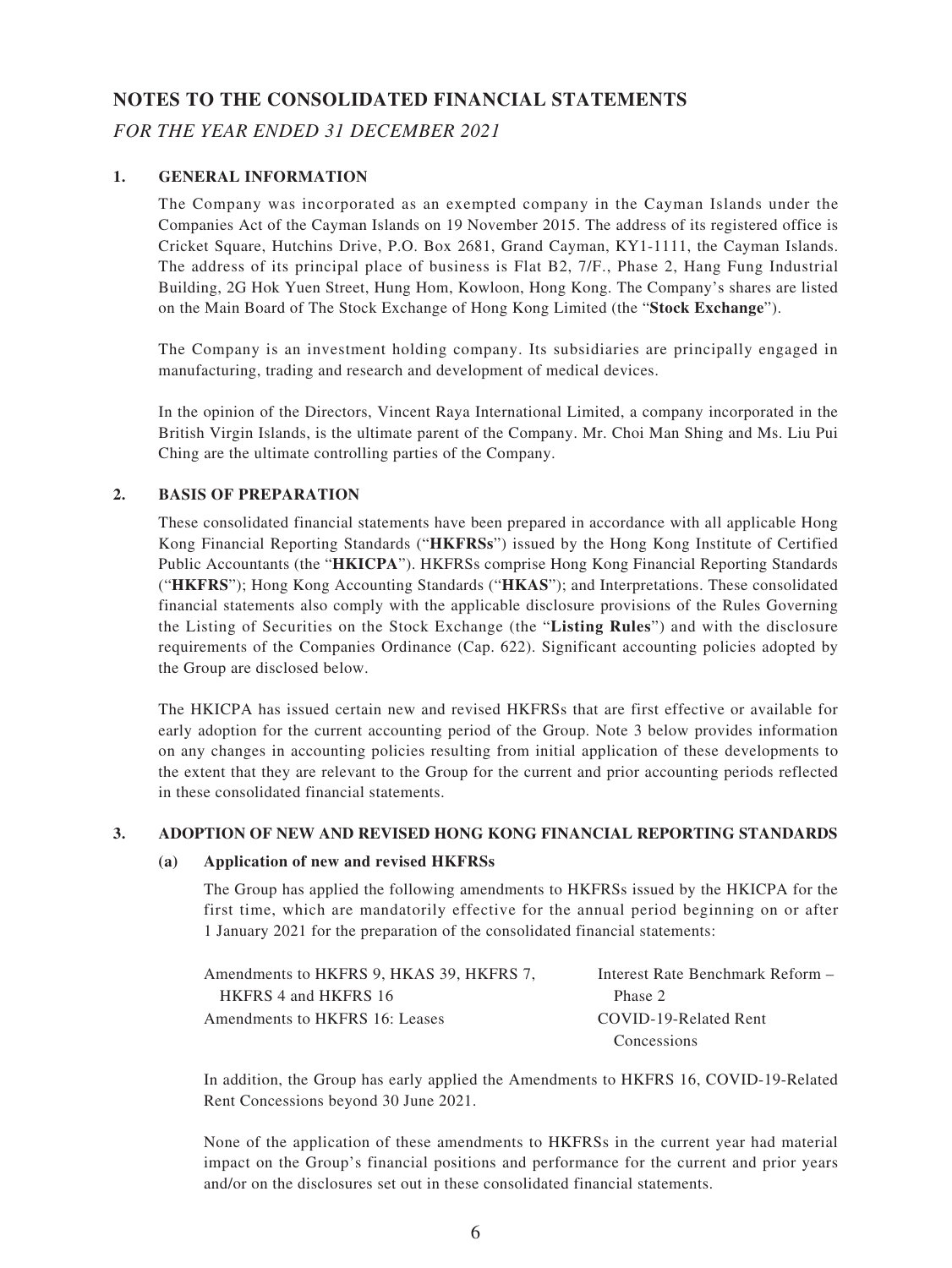#### **(b) New and revised HKFRSs in issue but not yet effective**

Other than the amendments to HKFRS 16, COVID-19-Related Rent Concessions beyond 30 June 2021, the Group has not applied any new and revised HKFRSs that have been issued but are not yet effective for the financial year beginning 1 January 2021. These new and revised HKFRSs include the following which may be relevant to the Group.

|                                                                                                                                                                         | <b>Effective for</b><br>accounting<br>periods<br>beginning<br>on or after |
|-------------------------------------------------------------------------------------------------------------------------------------------------------------------------|---------------------------------------------------------------------------|
| Amendments to HKFRS 3 Business Combination – Reference to the<br>Conceptual Framework                                                                                   | 1 January 2022                                                            |
| Amendments to HKAS 16 Property, plant and equipment: proceeds before<br>intended use                                                                                    | 1 January 2022                                                            |
| Amendments to HKAS 37 Onerous contracts – cost of fulfilling a contract                                                                                                 | 1 January 2022                                                            |
| Annual Improvements to HKFRSs 2018 – 2020 Cycle                                                                                                                         | 1 January 2022                                                            |
| Amendments to HKAS 1 Classification of liabilities as current or<br>non-current                                                                                         | 1 January 2023                                                            |
| Amendments to HKAS 1 Presentation of Financial Statements and HKFRS<br>Practice Statement 2 Making Materiality Judgements - Disclosure of<br><b>Accounting Policies</b> | 1 January 2023                                                            |
| Amendments to HKAS 8 Accounting Policies, Changes in Accounting<br>Estimates and Errors – Definition of Accounting Estimates                                            | 1 January 2023                                                            |
| Amendments to HKAS 12 Income Taxes – Deferred Tax Related to Assets<br>and Liabilities Arising from a Single Transaction                                                | 1 January 2023                                                            |

The Group is in the process of making an assessment of what the impact of these amendments and new standards is expected to be in the period of initial application. So far it has concluded that the adoption of them is unlikely to have a significant impact on the consolidated financial statements.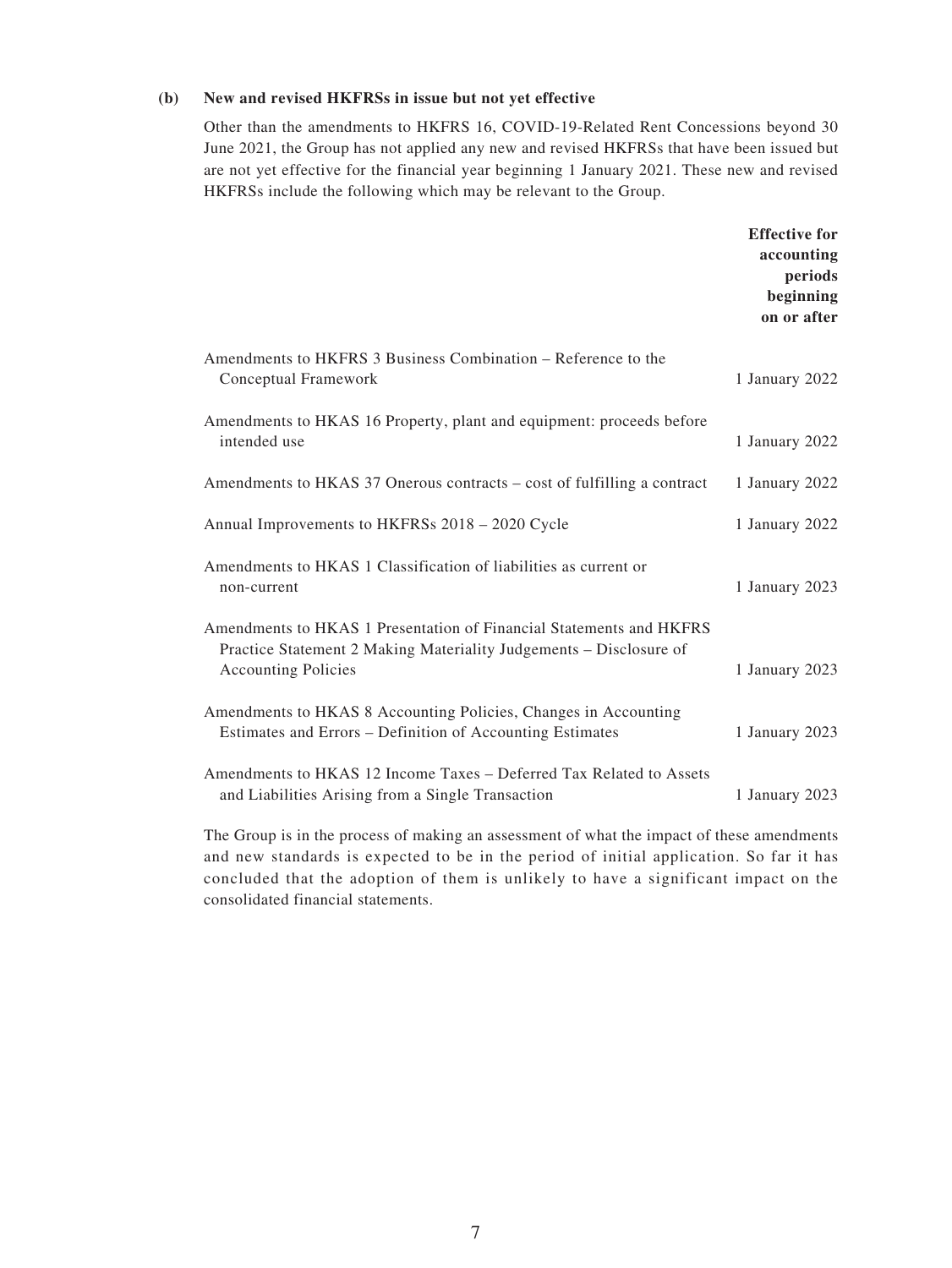#### **4. REVENUE**

The Group's revenue is derived from contracts with customers.

In the following table, revenue is disaggregated by product category, geographical market and timing of revenue recognition.

|                                                                             | <b>OEM</b>      |                          | <b>OBM</b>        |                          | <b>Total</b>    |           |
|-----------------------------------------------------------------------------|-----------------|--------------------------|-------------------|--------------------------|-----------------|-----------|
|                                                                             | 2021            | 2020                     | 2021              | 2020                     | 2021            | 2020      |
|                                                                             | <b>HK\$'000</b> | HK\$'000                 | <b>HK\$'000</b>   | HK\$'000                 | <b>HK\$'000</b> | HK\$'000  |
| By product category                                                         |                 |                          |                   |                          |                 |           |
| Respiratory products                                                        | 89,952          | 291,657                  | 337,905           | 527,360                  | 427,857         | 819,017   |
| Imaging disposable products                                                 | 213,790         | 199,498                  |                   |                          | 213,790         | 199,498   |
| Orthopaedic and rehabilitation products                                     | 66,952          | 54,334                   | 12,095            | 8,729                    | 79,047          | 63,063    |
| Other products                                                              | 57,026          | 73,805                   |                   |                          | 57,026          | 73,805    |
|                                                                             | 427,720         | 619,294                  | 350,000           | 536,089                  | 777,720         | 1,155,383 |
| By geographical market                                                      |                 |                          |                   |                          |                 |           |
| The United States (the "US")                                                | 361,273         | 516,537                  | 6,606             | 22,234                   | 367,879         | 538,771   |
| The People's Republic of China                                              |                 |                          |                   |                          |                 |           |
| (the "PRC")                                                                 |                 |                          | 110,461           | 202,432                  | 110,461         | 202,432   |
| Japan                                                                       | 10,820          | 10,055                   | 28,644            | 18,143                   | 39,464          | 28,198    |
| Vietnam                                                                     |                 |                          | 36,853            | 1,086                    | 36,853          | 1,086     |
| India                                                                       |                 | $\overline{\phantom{0}}$ | 29,507            | 71,335                   | 29,507          | 71,335    |
| The Netherlands                                                             | 24,952          | 25,713                   | 1,769             | 624                      | 26,721          | 26,337    |
| Thailand                                                                    |                 |                          | 26,380            | 973                      | 26,380          | 973       |
| Turkey                                                                      |                 | $\overline{\phantom{0}}$ | 22,576            | 34,518                   | 22,576          | 34,518    |
| Costa Rica                                                                  | 12,577          | 2,505                    |                   | $\overline{\phantom{m}}$ | 12,577          | 2,505     |
| South Africa                                                                |                 |                          | 8,789             | 12,756                   | 8,789           | 12,756    |
| Great Britain                                                               |                 |                          | 4,263             | 24,739                   | 4,263           | 24,739    |
| Israel                                                                      | 2,231           | 34,977                   | 1,917             | 8,173                    | 4,148           | 43,150    |
| Australia                                                                   | 1,216           | 13,352                   | 1,785             | 2,068                    | 3,001           | 15,420    |
| Saudi Arabia                                                                |                 |                          | $\qquad \qquad -$ | 58,705                   |                 | 58,705    |
| Others                                                                      | 14,651          | 16,155                   | 70,450            | 78,303                   | 85,101          | 94,458    |
|                                                                             | 427,720         | 619,294                  | 350,000           | 536,089                  | 777,720         | 1,155,383 |
|                                                                             |                 |                          |                   |                          |                 |           |
| By timing of revenue recognition<br>Products transferred at a point in time | 213,930         | 419,796                  | 350,000           | 536,089                  | 563,930         | 955,885   |
| Products transferred over time                                              | 213,790         | 199,498                  |                   |                          | 213,790         | 199,498   |
|                                                                             |                 |                          |                   |                          |                 |           |
|                                                                             | 427,720         | 619,294                  | 350,000           | 536,089                  | 777,720         | 1,155,383 |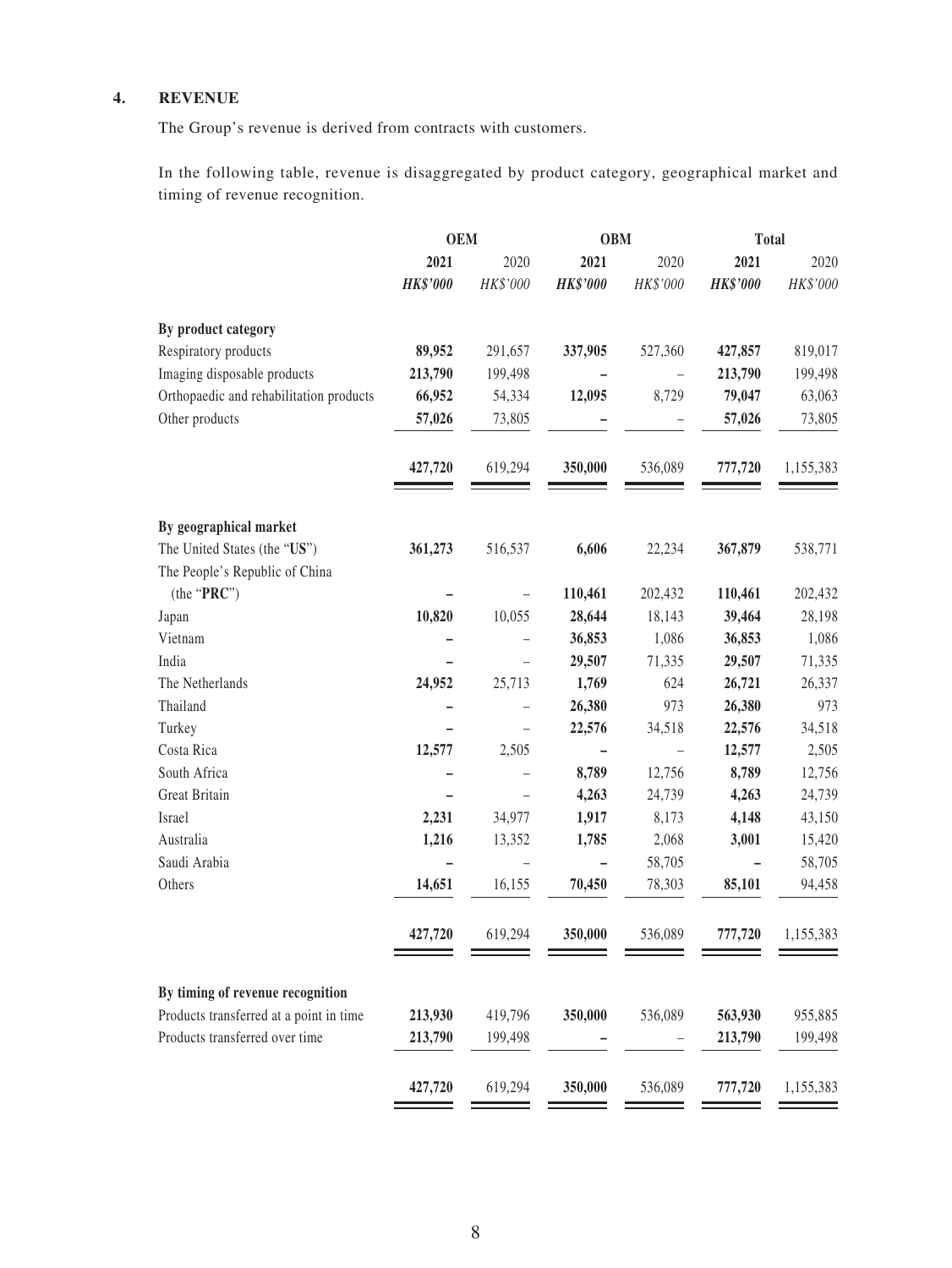The following table provides information about receivables and contract assets from contracts with customers:

| 2021            | 2020            |
|-----------------|-----------------|
| <b>HK\$'000</b> | <b>HK\$'000</b> |
| 167,229         | 161,542         |
| 16.519          | 20.169          |
|                 |                 |

Contract assets primarily consist of unbilled amount resulting from sales of OEM products transferred over time. Contract assets are transferred to receivables when the rights become unconditional. This usually occurs when the Group issues an invoice to the customer.

There were no significant changes in the contract assets balances during the reporting period.

#### **5. OTHER INCOME, OTHER GAINS AND LOSSES**

| 2021            | 2020     |
|-----------------|----------|
| <b>HK\$'000</b> | HK\$'000 |
|                 |          |
| 3,742           | 11,691   |
| 382             | 117      |
|                 | 111      |
| 4,003           | 5,682    |
| 8,127           | 17,601   |
|                 |          |
| 805             | (8, 738) |
| 10              |          |
| (10, 729)       | (1,806)  |
|                 | (5,254)  |
|                 | (3,400)  |
|                 | (600)    |
| (3,287)         | (82)     |
| (2,268)         |          |
| (11,697)        |          |
| (590)           | (1,591)  |
| (325)           | (1, 135) |
| (28,081)        | (22,606) |
| (19, 954)       | (5,005)  |
|                 |          |

*Note:*

Government subsidies mainly related to the subsidies received from the local government authority for the achievements accomplished by the Group.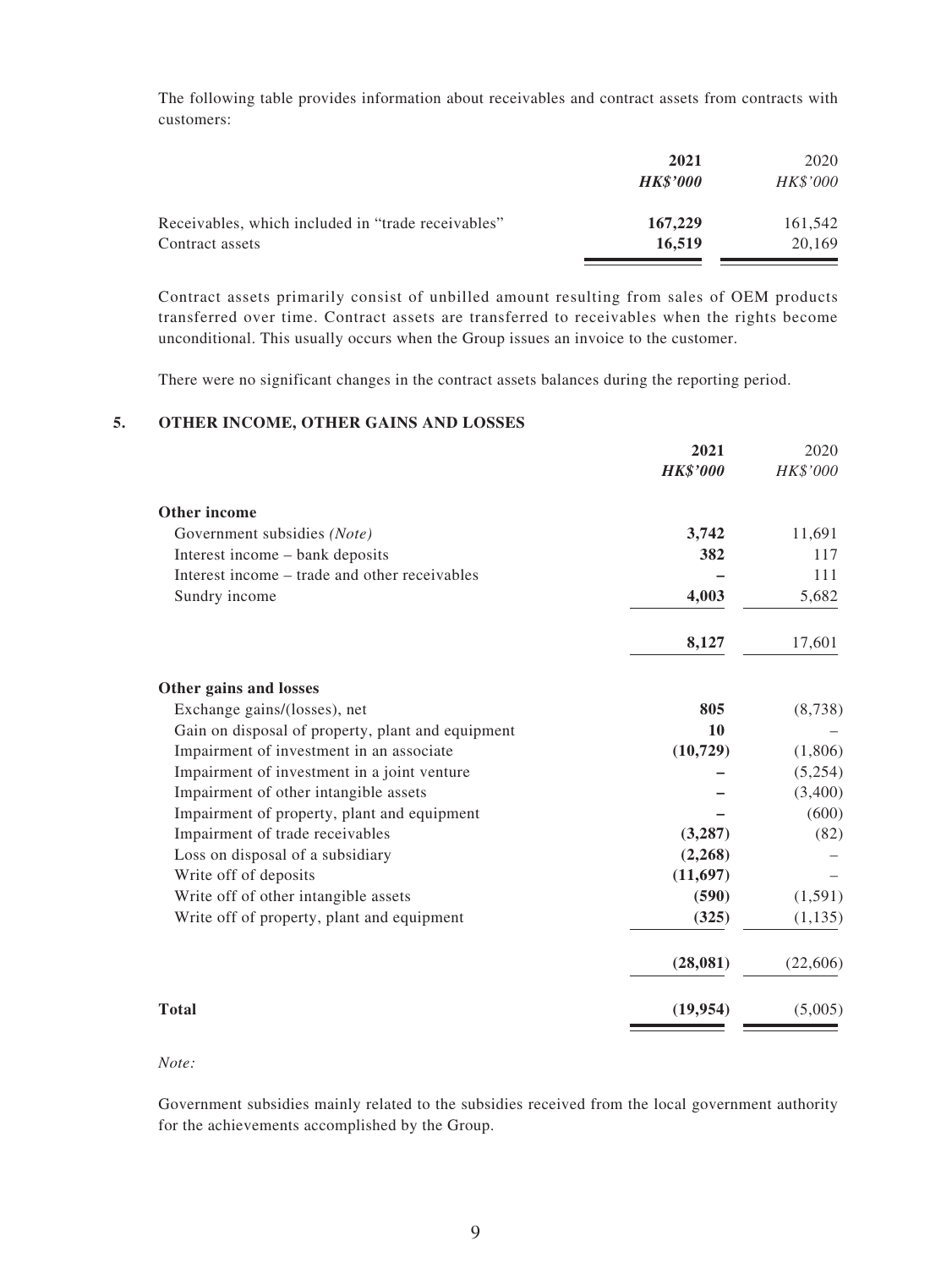#### **6. SEGMENT INFORMATION**

Operating segments are reported in a manner consistent with the internal reporting provided to the chief operating decision-maker. The chief operating decision-maker, who is responsible for allocating resources and assessing performance of the operating segments, has been identified as the directors of the Group that makes strategic and operating decisions.

Directors of the Group review the internal reporting of the Group in order to assess performance and allocate resources. From business model perspective, management assesses the performance of two operating segments, which are original equipment manufacturing ("**OEM**") and original brand manufacturing ("**OBM**").

- OEM represents the manufacturing of products in accordance with the customer's specification for sale under the customer's or third party's brand.
- OBM comprises research, development, manufacturing, marketing and sales of medical devices under "Inspired Medical", "inspired™", "Hand of Hope" and "Hypnus™" brands.

Segment profits or losses do not include interest income, interest expenses, share-based payments, share of losses of associates, share of losses of joint ventures, impairment of investment in an associate, impairment of investment in a joint venture, corporate income and corporate expenses.

Segment assets and liabilities of the Group are not reported to the directors of the Group regularly. As a result, reportable segment assets and liabilities have not been presented in the consolidated financial statements.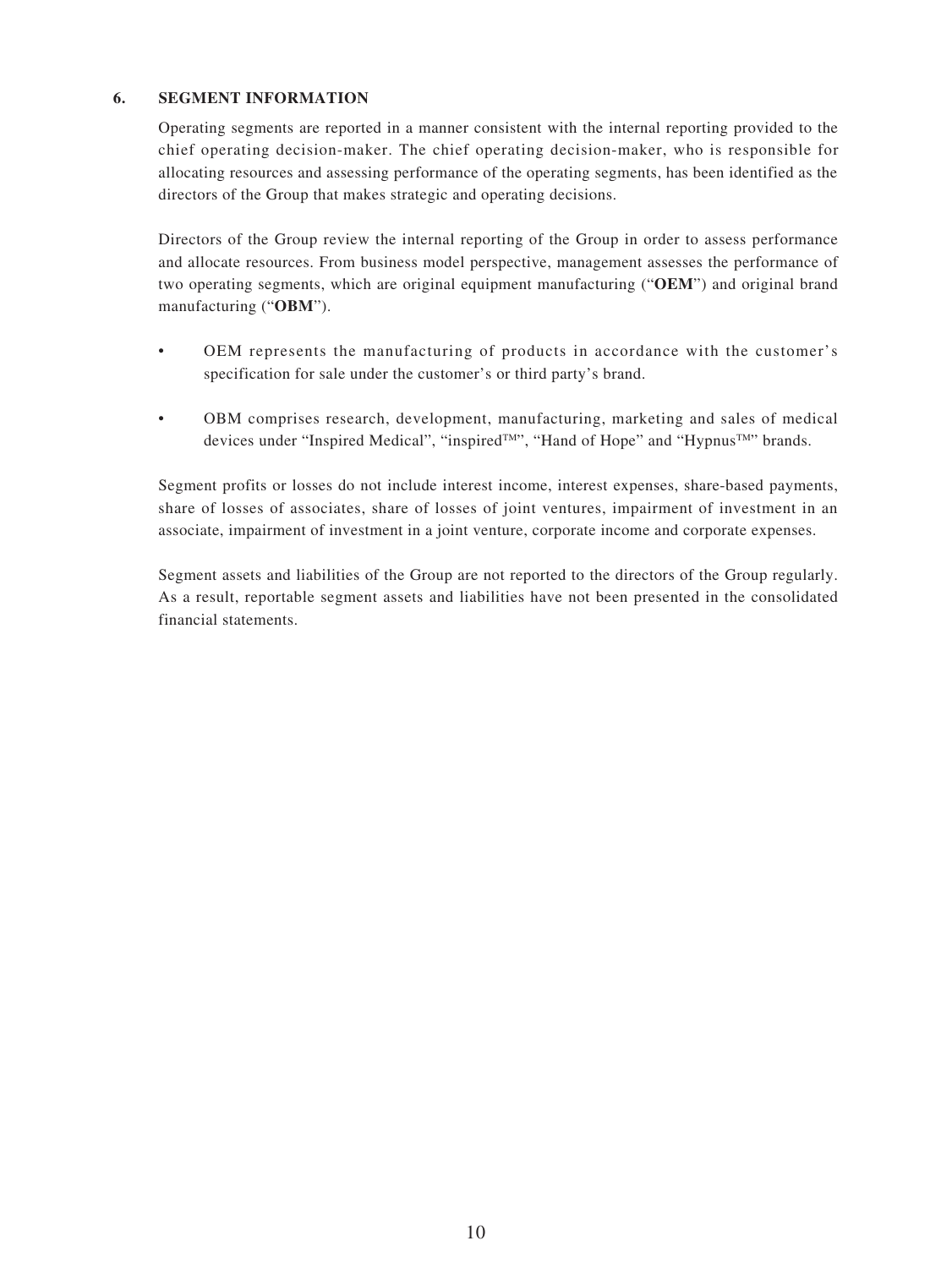#### **Information about reportable segment profit or loss:**

|                                             | <b>OEM</b>      | <b>OBM</b>      | <b>Total</b>    |
|---------------------------------------------|-----------------|-----------------|-----------------|
|                                             | <b>HK\$'000</b> | <b>HK\$'000</b> | <b>HK\$'000</b> |
| <b>Year ended 31 December 2021</b>          |                 |                 |                 |
| Revenue from external customers             | 427,720         | 350,000         | 777,720         |
| Segment profit                              | 55,830          | 33,113          | 88,943          |
| Depreciation and amortisation               | 16,104          | 23,959          | 40,063          |
| Impairment of trade receivables             |                 | 3,287           | 3,287           |
| Loss on disposal of a subsidiary            |                 | 2,268           | 2,268           |
| Provision for warranties                    |                 | 685             | 685             |
| Write off of deposits                       |                 | 11,697          | 11,697          |
| Write off of other intangible assets        |                 | 590             | 590             |
| Write off of property, plant and equipment  | 178             | 147             | 325             |
| Year ended 31 December 2020                 |                 |                 |                 |
| Revenue from external customers             | 619,294         | 536,089         | 1,155,383       |
| Segment profit                              | 164,467         | 131,567         | 296,034         |
| Depreciation and amortisation               | 14,126          | 22,890          | 37,016          |
| Impairment of other intangible assets       |                 | 3,400           | 3,400           |
| Impairment of property, plant and equipment |                 | 600             | 600             |
| Impairment of trade receivables             |                 | 82              | 82              |
| Provision for warranties                    |                 | 37,355          | 37,355          |
| Write off of other intangible assets        |                 | 1,591           | 1,591           |
| Write off of property, plant and equipment  | 270             | 865             | 1,135           |

# **Reconciliation of reportable segment revenue and profit or loss:**

|                                             | 2021            | 2020      |
|---------------------------------------------|-----------------|-----------|
| Revenue                                     | <b>HK\$'000</b> | HK\$'000  |
| Total revenue of reportable segments        | 777,720         | 1,155,383 |
|                                             |                 |           |
| <b>Profit or loss</b>                       |                 |           |
| Total profit or loss of reportable segments | 88,943          | 296,034   |
| Interest income                             | 382             | 228       |
| Interest expenses                           | (2, 428)        | (3,395)   |
| Share-based payments                        | (1,072)         | (928)     |
| Share of losses of associates               | (4,827)         | (3,145)   |
| Share of losses of joint ventures           | (1,052)         | (1,608)   |
| Impairment of investment in an associate    | (10, 729)       | (1,806)   |
| Impairment of investment in a joint venture |                 | (5,254)   |
| Corporate income                            | 5,681           | 14,348    |
| Corporate expenses                          | (8,718)         | (10, 390) |
| Consolidated profit before tax              | 66,180          | 284,084   |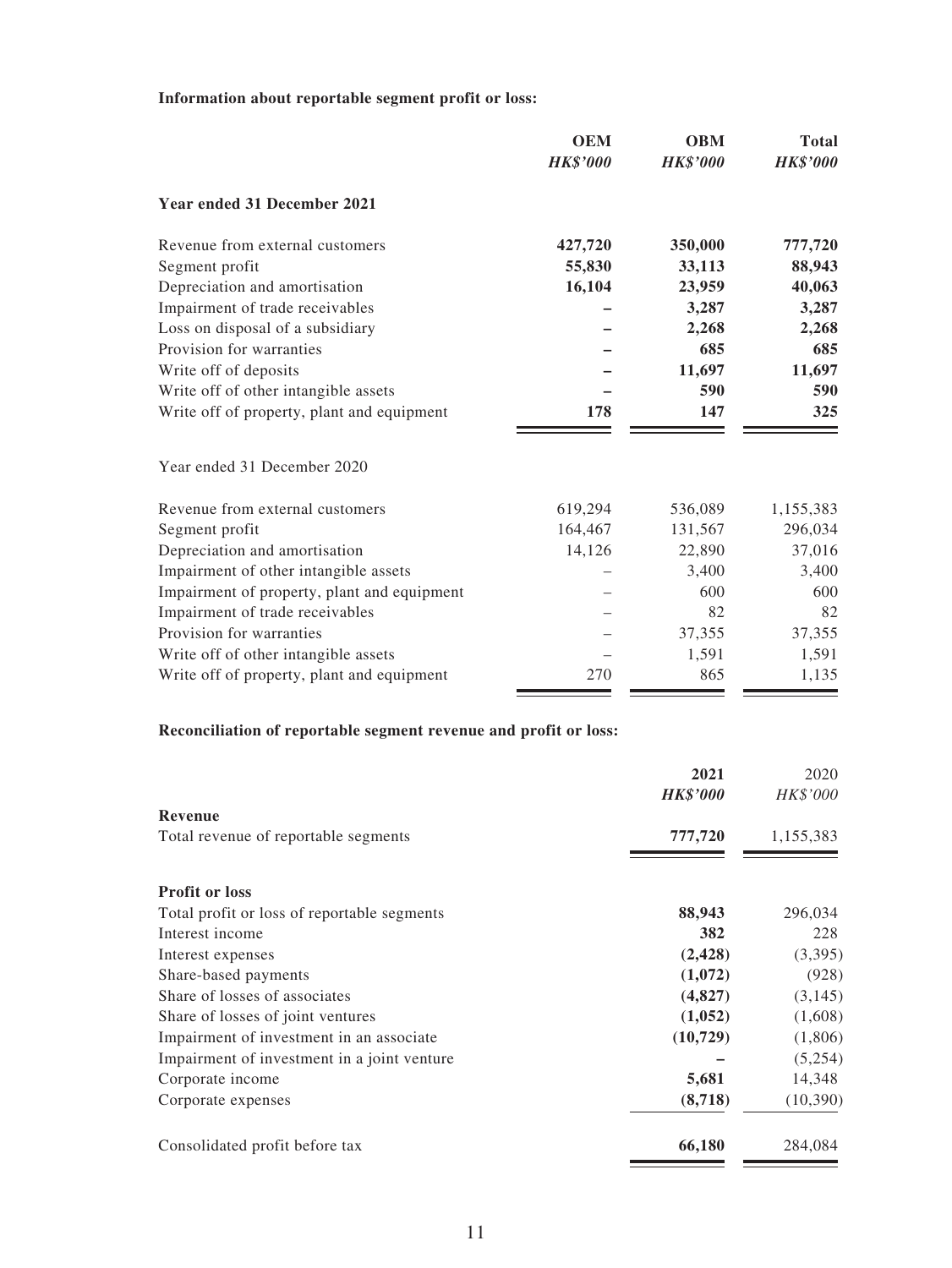#### **Geographical information:**

The Group's revenue from external customers by location of operations and information about its non-current assets by location of assets are detailed below:

|                               | Revenue            |           |
|-------------------------------|--------------------|-----------|
|                               | 2021               | 2020      |
|                               | <b>HK\$'000</b>    | HK\$'000  |
| The US                        | 367,879            | 538,771   |
| The PRC                       | 110,461            | 202,432   |
| Japan                         | 39,464             | 28,198    |
| Vietnam                       | 36,853             | 1,086     |
| India                         | 29,507             | 71,335    |
| The Netherlands               | 26,721             | 26,337    |
| Thailand                      | 26,380             | 973       |
| Turkey                        | 22,576             | 34,518    |
| Costa Rica                    | 12,577             | 2,505     |
| South Africa                  | 8,789              | 12,756    |
| Great Britain                 | 4,263              | 24,739    |
| Israel                        | 4,148              | 43,150    |
| Australia                     | 3,001              | 15,420    |
| Saudi Arabia                  |                    | 58,705    |
| Others                        | 85,101             | 94,458    |
|                               | 777,720            | 1,155,383 |
|                               | Non-current assets |           |
|                               | 2021               | 2020      |
|                               | <b>HK\$'000</b>    | HK\$'000  |
| Hong Kong                     | 19,857             | 20,169    |
| The PRC                       | 137,420            | 156,337   |
| Spain                         | 904                | 1,484     |
| Japan                         | 3,587              | 2,114     |
| The US                        |                    | 6,550     |
|                               | 161,768            | 186,654   |
| Revenue from major customers: |                    |           |
|                               | 2021               | 2020      |
|                               | <b>HK\$'000</b>    | HK\$'000  |
| OEM segment                   |                    |           |
| Customer A                    | 228,122            | 213,673   |
| Customer B                    | 80,036             | 106,363   |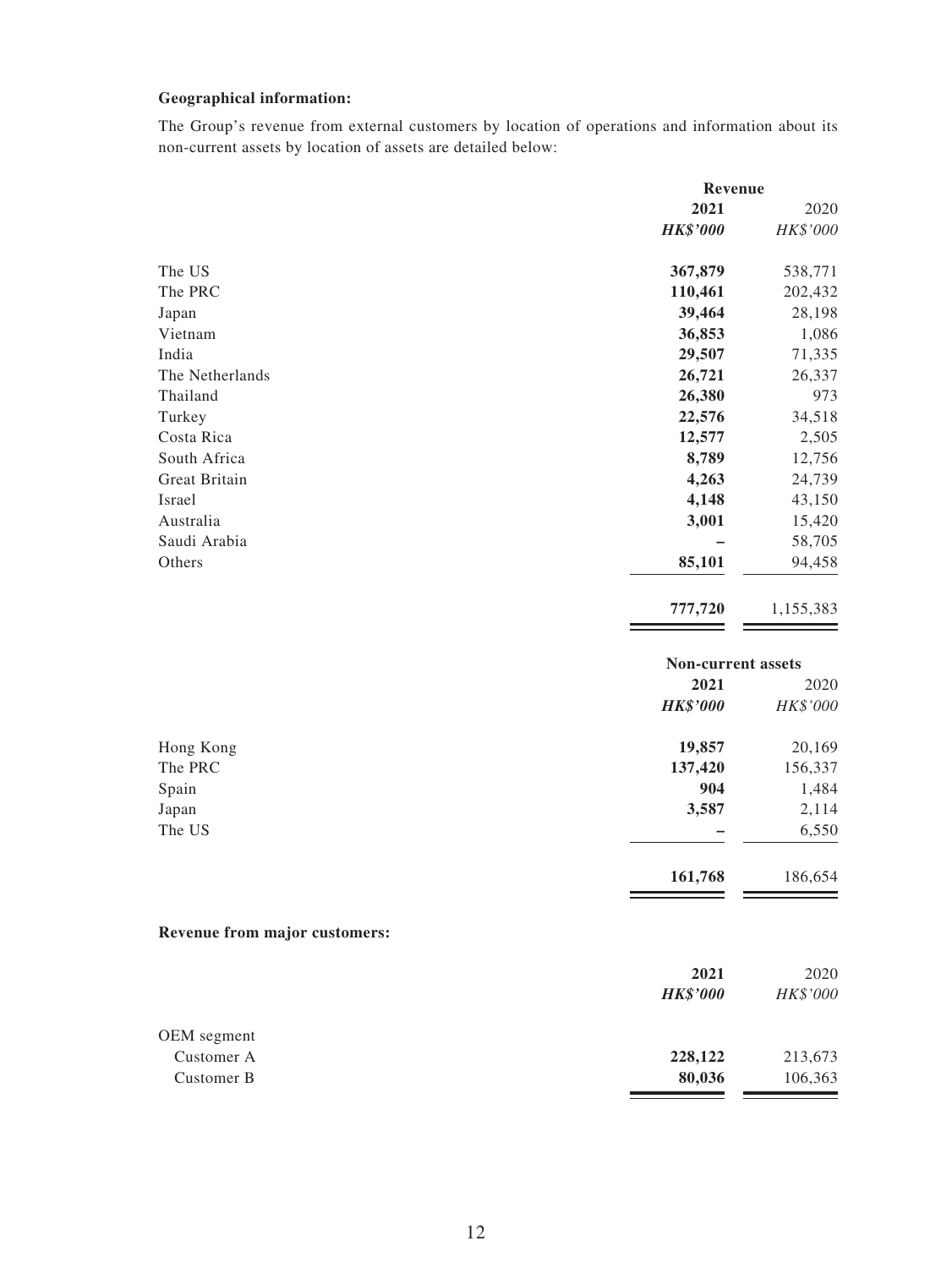#### **7. FINANCE COSTS**

| 2021                                          | 2020     |
|-----------------------------------------------|----------|
| <b>HK\$'000</b>                               | HK\$'000 |
| 586<br>Interest expenses on lease liabilities | 1,243    |
| 1,842<br>Interest on borrowings               | 2,152    |
| 2,428                                         | 3,395    |
| <b>INCOME TAX EXPENSE</b>                     |          |
| 2021                                          | 2020     |
| <b>HK\$'000</b>                               | HK\$'000 |
| Current tax - Hong Kong Profits Tax           |          |
| Provision for the year<br>8,798               | 18,133   |
| Over-provision in prior years<br>(1, 121)     |          |
| 7,677                                         | 18,133   |
| Current tax $-$ the PRC                       |          |
| Provision for the year<br>866                 | 15,262   |
| Over-provision in prior years<br>(3,771)      |          |
| (2,905)                                       | 15,262   |
| Current tax - Others                          |          |
| 1,822<br>Provision for the year               |          |
| Deferred tax<br>(484)                         | 3,254    |
| 6,110<br>Income tax expense                   | 36,649   |

Under the two-tiered profits tax regime, the first HK\$2.0 million of profits of the qualifying group entity established in Hong Kong will be taxed at 8.25%, and profits above that amount will be subject to the tax rate of 16.5%. The profits of the group entities not qualifying for the two-tiered profits tax rate regime will continue to be taxed at a rate of 16.5%.

Under the Corporate Income Tax Law of the PRC which became effective from 1 January 2008, the standard corporate income tax rate is 25% except Vincent Medical (Dongguan) Mfg. Co. Ltd. (東莞 永勝醫療製品有限公司) which is qualified as High and New Tech Enterprise and would be entitled to a reduced corporate income tax rate of 15%. The relevant tax rates of the Company's PRC subsidiaries range from 15% to 25%.

Tax charge on profits assessable elsewhere have been calculated at the rates of tax prevailing in the countries in which the Group operates, based on existing legislation, interpretation and practices in respect thereof.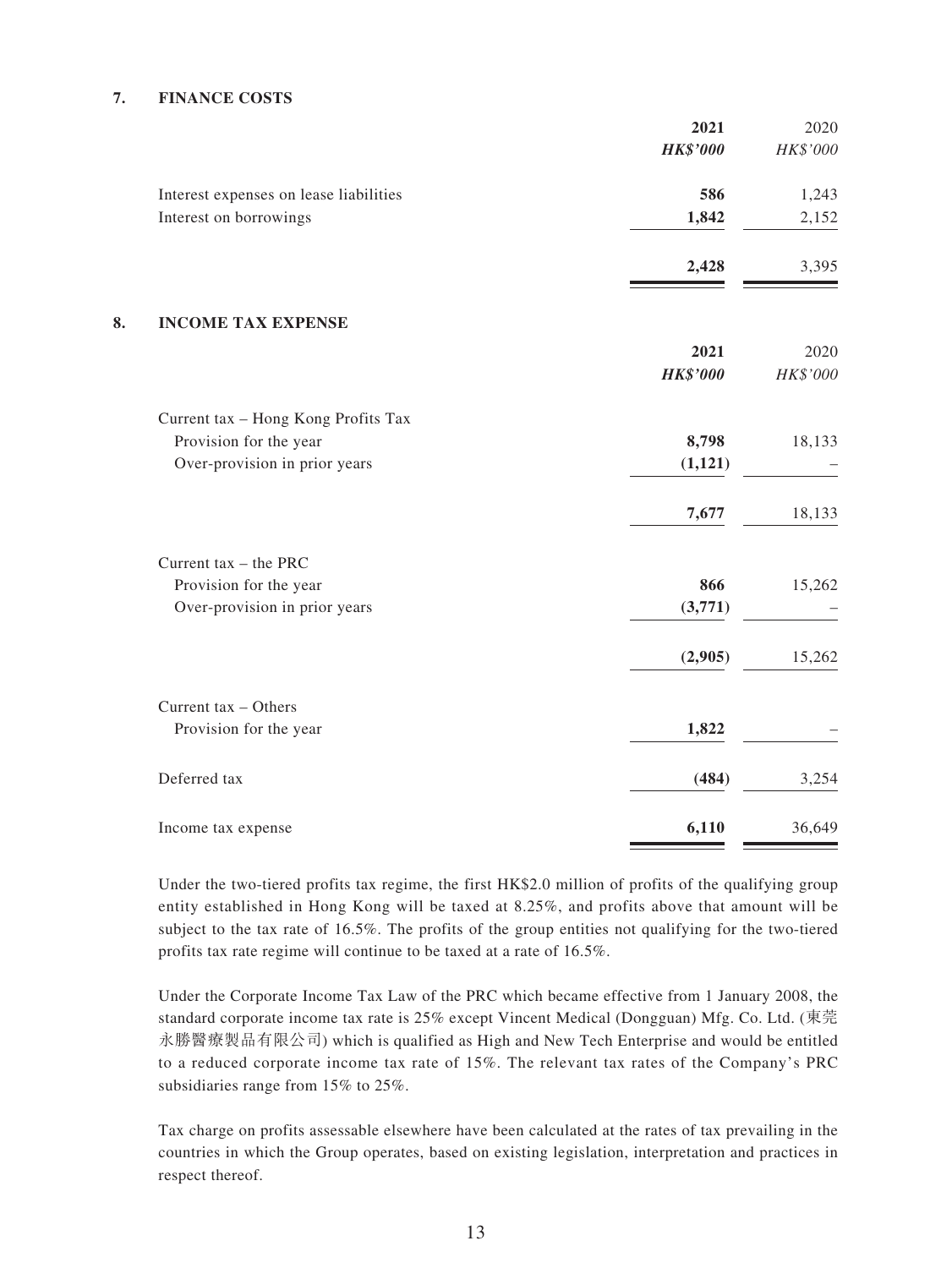#### **9. PROFIT FOR THE YEAR**

The Group's profit for the Year is stated after charging/(crediting) the followings:

|                                                                   | 2021            | 2020     |
|-------------------------------------------------------------------|-----------------|----------|
|                                                                   | <b>HK\$'000</b> | HK\$'000 |
| Allowance for inventories (included in cost of inventories sold)  | 4,964           | 9,198    |
| Amortisation                                                      | 5,316           | 6,416    |
| Auditor's remuneration                                            | 2,029           | 1,957    |
| Cost of inventories sold                                          | 518,616         | 661,146  |
| Depreciation of property, plant and equipment                     | 20,403          | 17,015   |
| Depreciation of right-of-use assets                               | 14,344          | 13,585   |
| Equity-settled share-based payments                               | 1,072           | 928      |
| Gain on disposal of property, plant and equipment                 |                 |          |
| (included in other gains and losses)                              | (10)            |          |
| Impairment of investment in an associate (included in other       |                 |          |
| gains and losses)                                                 | 10,729          | 1,806    |
| Impairment of investment in a joint venture (included in other    |                 |          |
| gains and losses)                                                 |                 | 5,254    |
| Impairment of other intangible assets (included in other gains    |                 |          |
| and losses)                                                       |                 | 3,400    |
| Impairment of property, plant and equipment (included in other    |                 |          |
| gains and losses)                                                 |                 | 600      |
| Impairment of trade receivables (included in other gains          |                 |          |
| and losses)                                                       | 3,287           | 82       |
| Loss on disposal of a subsidiary                                  | 2,268           |          |
| Provision for warranties (included in cost of inventories sold)   | 685             | 37,355   |
| Write off of deposits (included in other gains and losses)        | 11,697          |          |
| Write off of other intangible assets (included in other gains and |                 |          |
| losses)                                                           | 590             | 1,591    |
| Write off of property, plant and equipment (included in other     |                 |          |
| gains and losses)                                                 | 325             | 1,135    |

Cost of inventories sold include staff costs of approximately HK\$135,227,000 (2020: HK\$174,772,000), depreciation of property, plant and equipment of approximately HK\$14,676,000 (2020: HK\$11,693,000), depreciation of right-of-use assets of approximately HK\$8,437,000 (2020: HK\$7,604,000), and amortisation of approximately HK\$1,679,000 (2020: HK\$2,270,000), which are included in the amounts disclosed separately.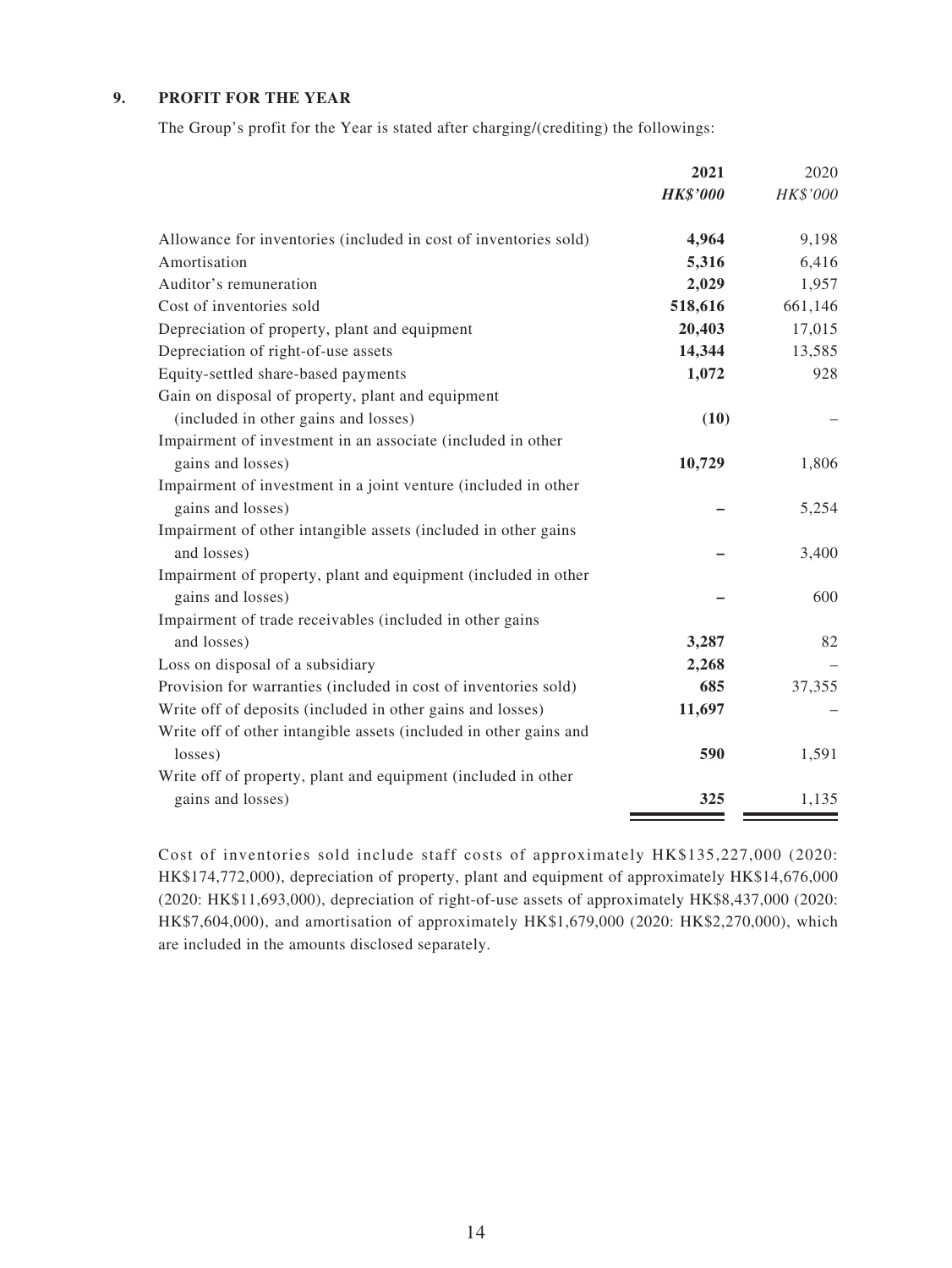#### **10. DIVIDEND**

|                                                                 | 2021            | 2020     |
|-----------------------------------------------------------------|-----------------|----------|
|                                                                 | <b>HK\$'000</b> | HK\$'000 |
| 2021 interim dividend of HK2.0 cents (2020: HK Nil cent) per    |                 |          |
| ordinary share                                                  | 13,128          |          |
| 2020 final dividend of HK11.00 cents (2020: 2019 final dividend |                 |          |
| of HK1.10 cents) per ordinary share                             | 72,120          | 7,014    |
|                                                                 | 85,248          | 7,014    |

Subsequent to the end of the reporting period, final dividend in respect of the year ended 31 December 2021 of HK2.5 cents per share has been proposed by the Directors and is subject to approval by the shareholders of the Company (the "**Shareholders**") at the forthcoming annual general meeting to be held on 24 May 2022 (the "**AGM**").

#### **11. EARNINGS PER SHARE**

The calculation of basic and diluted earnings per share attributable to owners of the Company is based on the following data.

|                                                                                                       | 2021<br><b>HK\$'000</b> | 2020<br>HK\$'000 |
|-------------------------------------------------------------------------------------------------------|-------------------------|------------------|
| <b>Earnings</b>                                                                                       |                         |                  |
| Profit attributable to owners of the Company                                                          | 60,695                  | 216,865          |
|                                                                                                       | $\bm{v}$                | '000             |
| Number of shares                                                                                      |                         |                  |
| Weighted average number of ordinary shares for the purpose of<br>calculating basic earnings per share | 654,333                 | 640,857          |
| Effect of dilutive potential ordinary shares arising from share<br>options issued by the Company      | 6,790                   | 10,574           |
| Weighted average number of ordinary shares for the purpose of                                         |                         |                  |
| calculating diluted earnings per share                                                                | 661,123                 | 651,431          |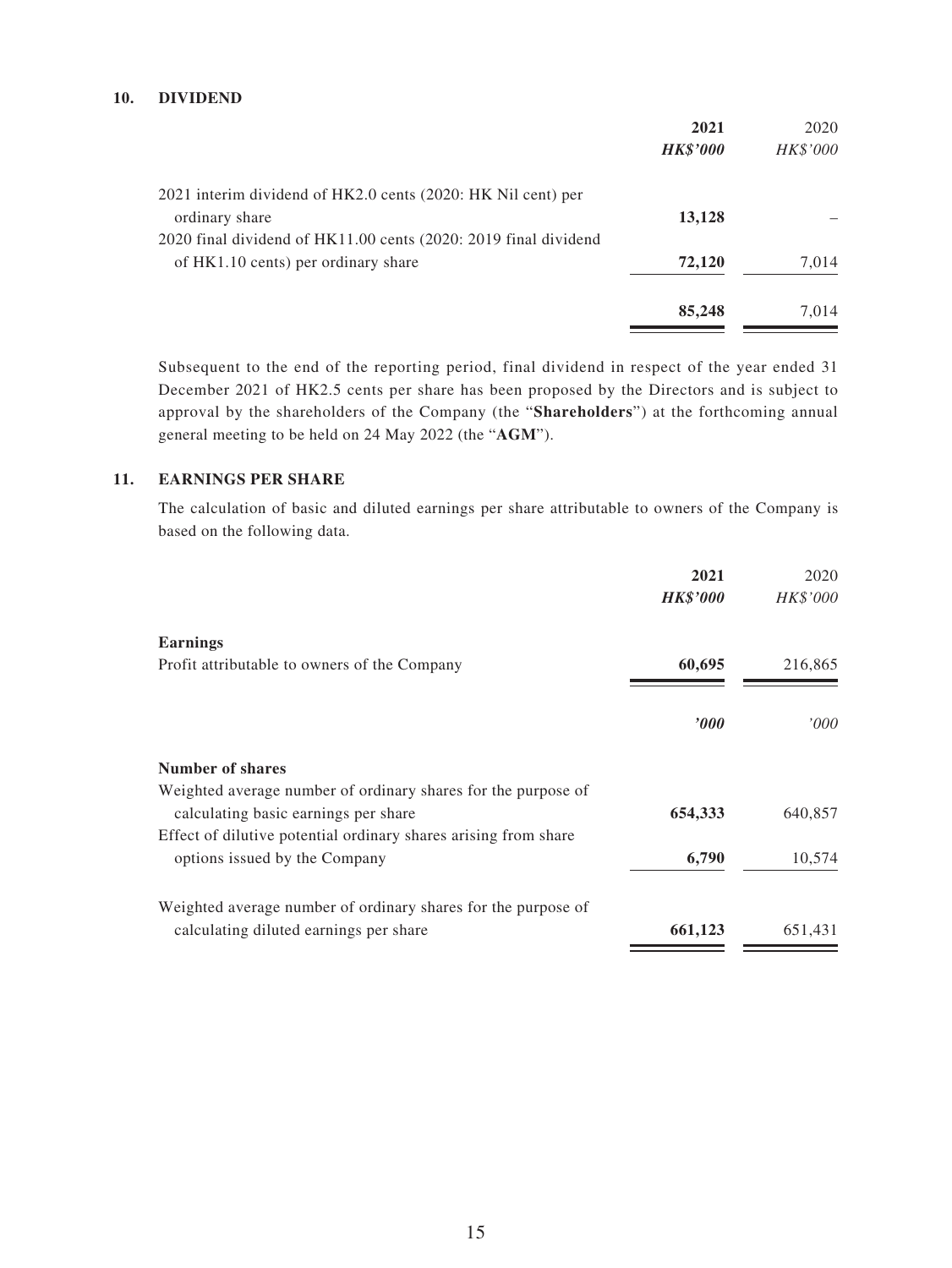#### **12. TRADE RECEIVABLES**

|                                    | 2021            | 2020     |
|------------------------------------|-----------------|----------|
|                                    | <b>HK\$'000</b> | HK\$'000 |
| Trade receivables                  | 170,710         | 161,736  |
| Less: allowance for doubtful debts | (3,481)         | (194)    |
|                                    | 167,229         | 161,542  |

The general credit terms of the Group granted to its customers range from 30 to 90 days. The Group seeks to maintain strict control over its outstanding receivables. Overdue balances are reviewed regularly by the Directors.

The ageing analysis of trade receivables, based on the invoice date, and net of allowance, is as follows:

|               | 2021            | 2020     |
|---------------|-----------------|----------|
|               | <b>HK\$'000</b> | HK\$'000 |
| 0 to 30 days  | 47,636          | 64,959   |
| 31 to 60 days | 41,207          | 46,363   |
| 61 to 90 days | 27,732          | 20,828   |
| Over 90 days  | 50,654          | 29,392   |
|               | 167,229         | 161,542  |

 $\equiv$ 

#### **13. TRADE PAYABLES**

The ageing analysis of trade payables, based on the date of receipt of goods, is as follows:

|               | 2021<br><b>HK\$'000</b> | 2020<br>HK\$'000 |
|---------------|-------------------------|------------------|
| 0 to 30 days  | 52,162                  | 46,786           |
| 31 to 60 days | 7,887                   | 22,977           |
| Over 60 days  | 5,217                   | 18,803           |
|               | 65,266                  | 88,566           |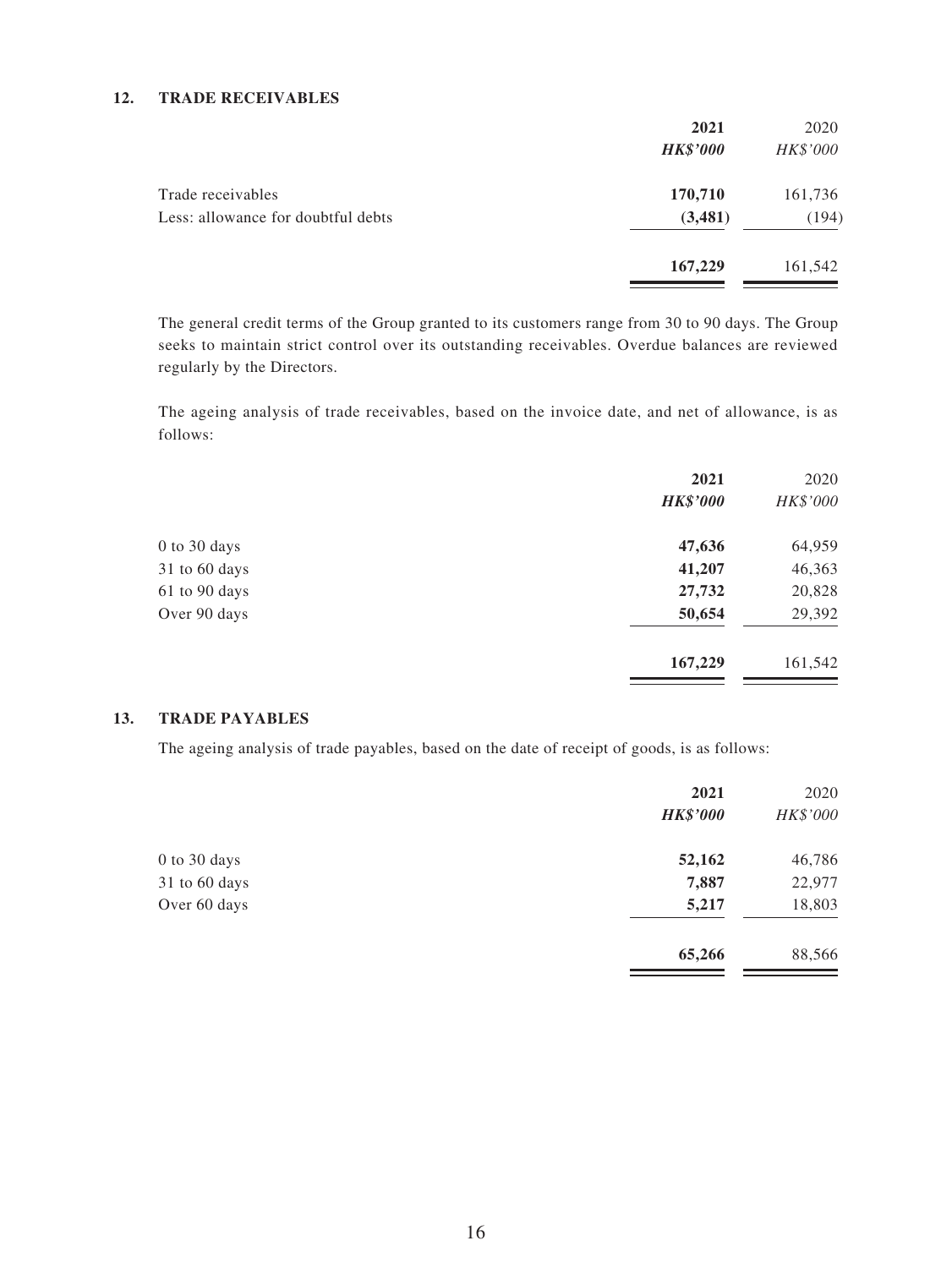#### **14. SHARE CAPITAL**

|                                                                                    | Number of<br><b>Shares</b><br>$\bm{v}$ | <b>Share</b><br>capital<br><b>HK\$'000</b> |
|------------------------------------------------------------------------------------|----------------------------------------|--------------------------------------------|
| <b>Authorised</b>                                                                  |                                        |                                            |
| At 1 January 2020, 31 December 2020 and                                            |                                        |                                            |
| 31 December 2021                                                                   | 10,000,000                             | 100,000                                    |
| <b>Issued and fully paid</b>                                                       |                                        |                                            |
| At 1 January 2020                                                                  | 637,650                                | 6,377                                      |
| Shares issued under share option schemes                                           | 12,948                                 | 129                                        |
| At 31 December 2020 and 1 January 2021<br>Shares issued under share option schemes | 650,598                                | 6,506                                      |
| (Note (i))                                                                         | 5,812                                  | 58                                         |
| Cancellation of shares (Note (ii))                                                 | (1,402)                                | (14)                                       |
| At 31 December 2021                                                                | 655,008                                | 6,550                                      |

*Notes:*

- (i) During the year ended 31 December 2021, 5,812,332 shares were issued under share option scheme at a subscription price of HK\$0.80 per share for a total cash consideration of approximately HK\$4,650,000.
- (ii) During the year ended 31 December 2021, the Company repurchased 1,592,000 ordinary shares at approximately HK\$1,620,000, of which 1,402,000 shares were cancelled before the end of the reporting period. The remaining 190,000 shares were cancelled in January 2022.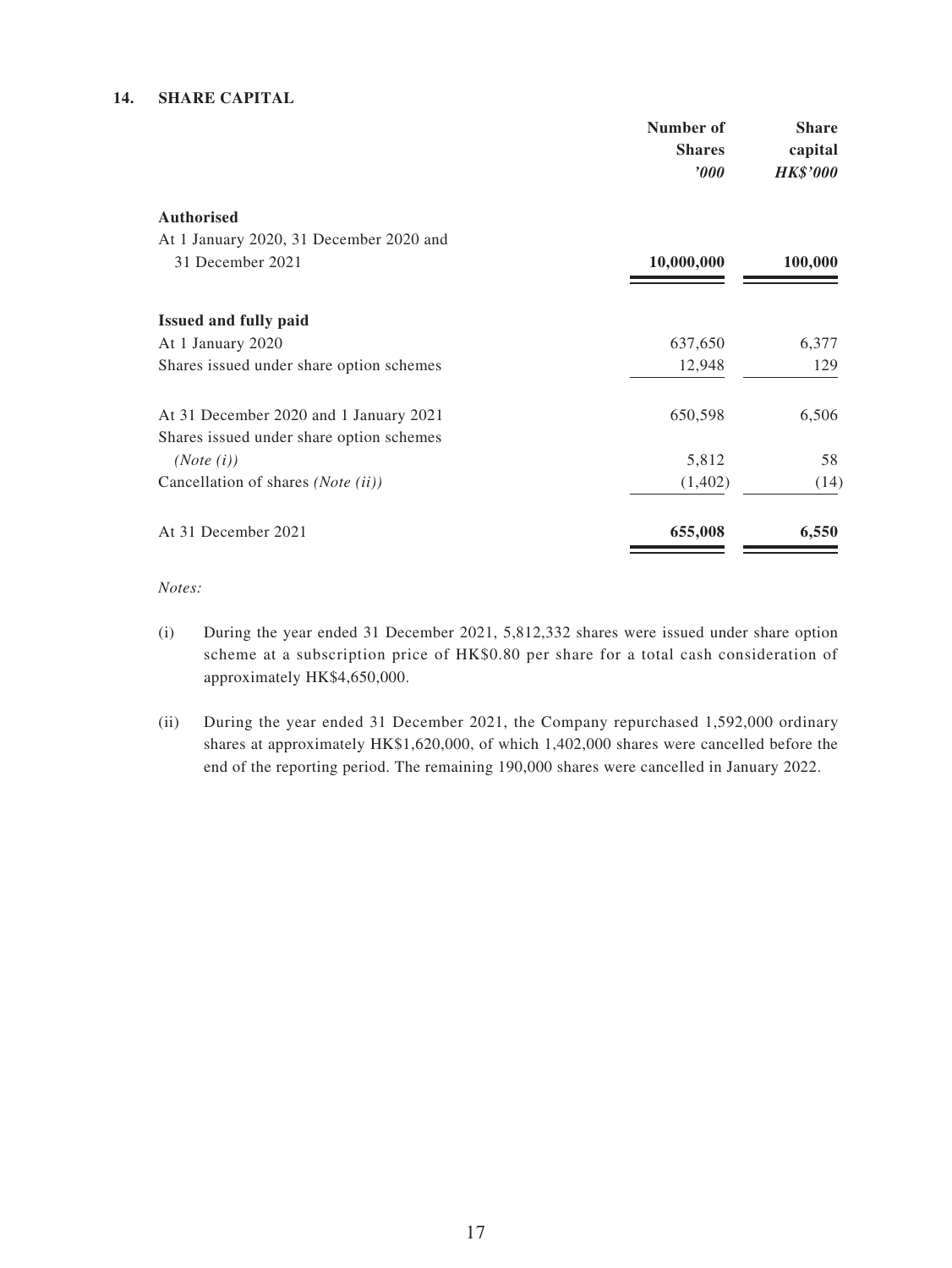# **MANAGEMENT DISCUSSION AND ANALYSIS RESPIRATORY PRODUCTS SEGMENT**

In view of the rollout of global vaccination campaigns, lower hospitalisation rate for new COVID variants, as well as the rationalisation of medical device supply chain in 2021, demand for respiratory devices has returned to a lower level when compared to the panic buying and national stock piling that the Group observed in 2020. Hence, sales from the respiratory products segment declined by 47.8% to HK\$427.9 million (2020: HK\$819.0 million), against a high base in the prior year driven by the extraordinary demand at the initial surge of COVID-19. Nonetheless, sales from the respiratory products segment was 101.5% higher than that of 2019, before the COVID-19 pandemic.

Segment gross margin decreased from 47.9% to 38.3% primarily due to change in product mix and lower production volume.

|                                                     | <b>Year ended 31 December</b><br>2021<br>2020<br><b>HK\$'000</b><br><b>HK\$'000</b> |                   |                       |
|-----------------------------------------------------|-------------------------------------------------------------------------------------|-------------------|-----------------------|
| O <sub>2</sub> FLO<br>O2FLO disposables             | 97,942<br>45,152                                                                    | 111,346<br>93,478 | $-12.0\%$<br>$-51.7%$ |
| VHB Humidifier<br><b>VHB</b> Humidifier disposables | 24,705<br>65,617                                                                    | 93,902<br>101,100 | $-73.7%$<br>$-35.1%$  |
| Other respiratory products                          | 104,489                                                                             | 127,534           | $-18.1\%$             |
| OEM respiratory products                            | 89,952                                                                              | 291,657           | $-69.2%$              |
| Total                                               | 427,857                                                                             | 819,017           | $-47.8%$              |

Embracing its value proposition of putting patients first, the Group is proudly contributing to saving lives every day. In 2021, we continued to focus on our agenda – to innovate and develop core technologies in the space of respiratory care; to create new products with the support of core technologies; and eventually, to promote the products in the global markets. During the Year, the Group continued to expand its device installed base by further broadening its distribution channels.

One of the important milestones that the Group reached in 2021 was to successfully enter into long-term collaboration agreements with some of the world-leading medical and healthcare technology companies. The Group is not only treating these collaborations as merely distribution of products to new markets, but rather as a vote of confidence from global established partners, as well as an opportunity to create more values for patients with its expanding research and development ("**R&D**") and product development capability through collaborations.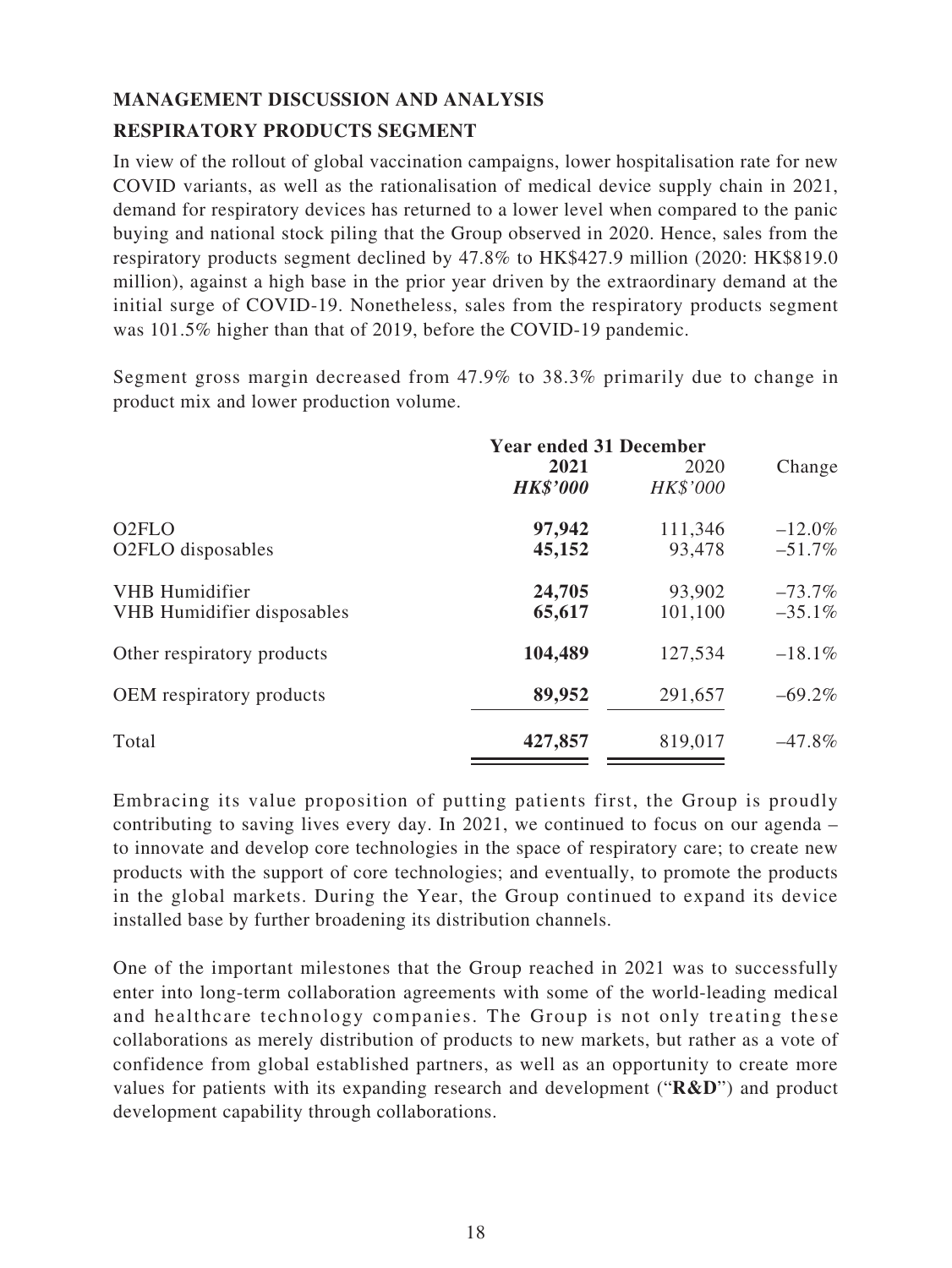In addition, the Group entered into a global cooperation framework agreement with a subsidiary of Sinopharm Group in December 2021, to carry out comprehensive sales channel expansion mainly in countries under the Belt-and-Road initiative through certain international organisations.

Due to the increasing awareness of high flow oxygen therapy, the Group is also seeing a rising adoption in multiple areas of the hospital or out-of-hospital environment in 2021, such trend is expected to continue after the pandemic. To fully capture such market opportunities, the Group is looking to develop an integrated solution with the feature of continuous monitoring of key physiological parameters. Supported by the core technologies of the Group and its partners, the Group is aspiring to develop device that will further solidify its competitive advantage and market position as a total solution provider in hospital respiratory care.

# **Other respiratory products**

Demand for other respiratory products continued to normalise during the Year, with the lower sales from positive airway pressure device partially being offset by the higher sales of respiratory disposables, leading to an overall decline in revenue of 18.1% to HK\$104.5 million (2020: HK\$127.5 million).

## **OEM respiratory products**

Sales of OEM respiratory products decreased by 69.2% to HK\$90.0 million (2020: HK\$291.7 million), primarily due to the absence of one-time COVID-19 related orders of ventilator disposables in 2020.

# **IMAGING DISPOSABLE PRODUCTS SEGMENT**

The Group manufactures and sells its imaging disposable products on an OEM basis to a world-leading diagnostic imaging solutions provider. Revenue from the imaging disposable products segment continued to record a steady growth of 7.2% year-on-year to HK\$213.8 million (2020: HK\$199.5 million), despite the delay of elective surgical procedures and screening tests due to COVID-19. During the Year, the Group continued to leverage its technological know-how in manufacturing to develop new products with its customer and was seeing growing order intake across all product categories, including disposables of fluid delivery systems such as syringes and tubing sets used in computerised tomography scans, magnetic resonance imaging and cardiovascular scans.

Segment gross margin decreased from 31.6% to 28.7%, primarily due to the increase in raw material costs that were yet to pass on to the customer during the Year.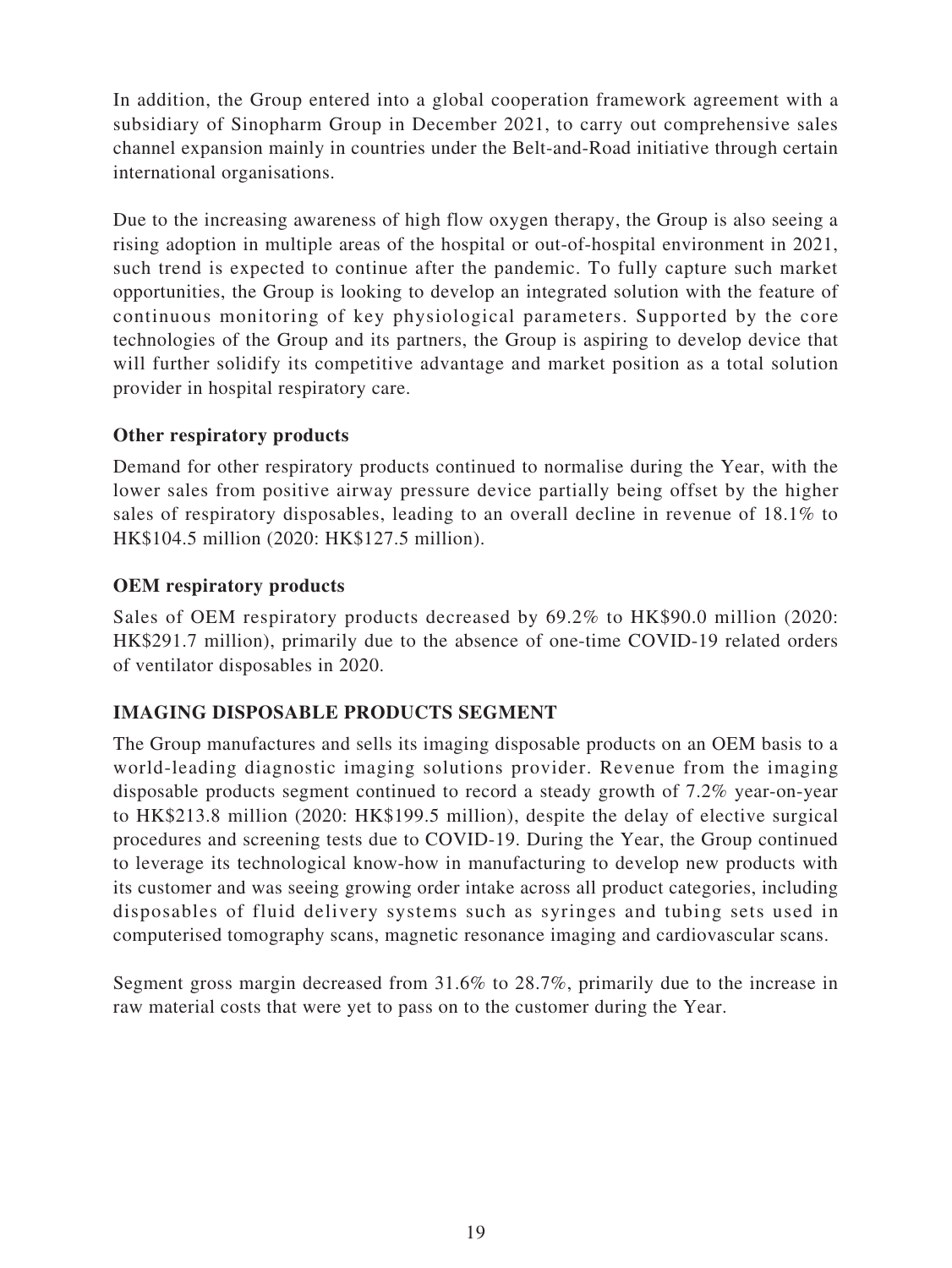| <b>Year ended 31 December</b> |                  |           |
|-------------------------------|------------------|-----------|
| 2021<br><b>HK\$'000</b>       | 2020<br>HK\$'000 | Change    |
| 12,095                        | 8,729            | $+38.6%$  |
| 66,952                        | 54,334           | $+23.2%$  |
| 79,047                        | 63,063           | $+25.3\%$ |
|                               |                  |           |

## **ORTHOPAEDIC AND REHABILITATION PRODUCTS SEGMENT**

Although COVID-19 continued to have a pronounced impact on all aspects of orthopaedic and rehabilitation care, the Group saw a recovery from its orthopaedic and rehabilitation products segment, with revenue increased by 25.3% to HK\$79.0 million (2020: HK\$63.1 million). There was a tremendous increase in the use of tele-rehabilitation during the pandemic, and the Group recognised the huge market potential and patient benefits for rehabilitation devices that allow remote supervision and physical function monitoring. During the Year, the Group began to develop smart orthopaedic wearable braces, while upgrading its existing devices to allow remote monitoring and physical functioning tracking, with the aim to improve patient outcomes and reduce workload of therapists.

Segment gross margin decreased from 34.2% to 31.6% due to the increase in raw material costs that were yet to pass on to customers during the Year.

# **OTHER PRODUCTS**

Other products include infusion regulators, moulds, surgical disposables, patient warming blankets and plastic disposable products. Revenue from other products decreased by 22.8% to HK\$57.0 million (2020: HK\$73.8 million), mainly attributable to lower revenue from molding service.

## **INVESTMENTS AND COLLABORATION**

Inspired Medical Japan Co., Limited, a non-wholly owned subsidiary of the Company in Japan, continued to contribute positively to the Group's profit during the Year. Our team in Japan has successfully expanded our customer base, and grew revenue by 173.5% in local currency terms. We will continue to expand our operation in Japan via establishing a broader market presence in both respiratory and rehabilitation areas.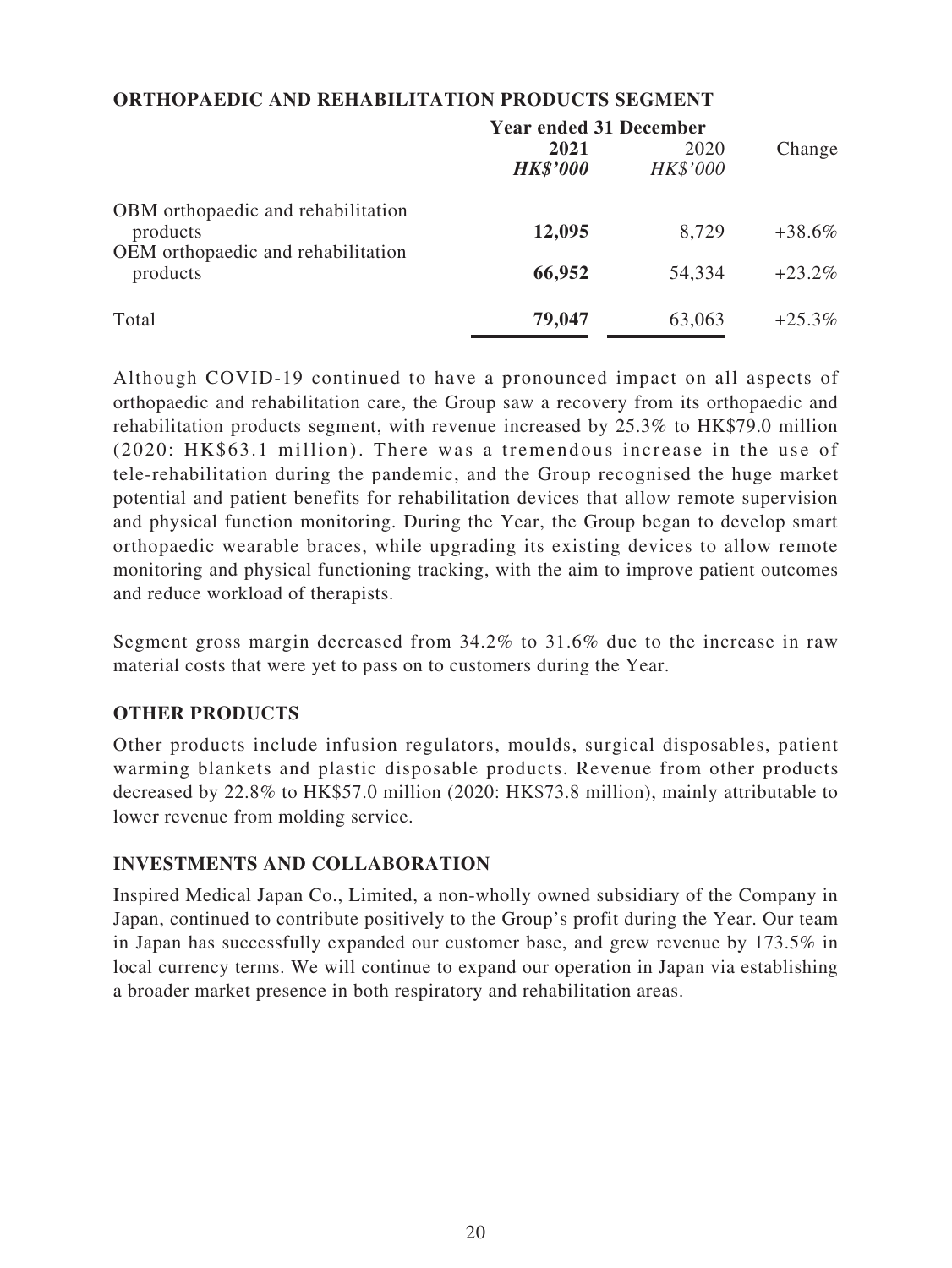During the Year, Inovytec Medical Solutions Ltd. ("**Inovytec**") has introduced new models of ventilators to its Ventway Sparrow® ventilator product line, including the Magnetic Resonance Imaging (MRI) compatible model and the military model. The entire Ventway product line is also cleared by the Food and Drug Administration (FDA) of the US and the Conformité Européenne (CE). Despite the slowdown in demand for ventilators when comparing to the spike in 2020, the Group expects Inovytec will continue its market expansion through the introduction of new devices and solutions, and remains optimistic over its long-term business prospect.

Meanwhile, the Hypnus<sup>TM</sup> positive airway pressure devices recorded a remarkable sales performance at the beginning of COVID-19 outbreak in the PRC in early 2020, however, sales has then deteriorated as market competition intensified, especially for low-end continuous positive airway pressure ("**CPAP**") units. In light of the worsening business prospects and financial performance of Guangzhou Hypnus Healthcare Technology Co., Limited (a non-wholly owned subsidiary of the Group that principally engaged in the manufacturing and trading of Hypnus<sup>TM</sup> branded CPAP equipment, " $GZ$  Hypnus"), the Group disposed all of its effective interests in GZ Hypnus during the Year. This provides an opportunity for the Group to cut ongoing losses, and allow the Group to efficiently reallocate its resources.

The financial situation of Fresca Medical, Inc. ("**Fresca**") has worsened in 2021, as the Somnera<sup>TM</sup> System was not well received in the US market, and substantial design improvement is needed in order for it to be competitive in the sleep apnea therapeutic device market. There is an ongoing discussion between Fresca's shareholders and board of directors regarding its business continuity and the possibility of an auction to sell Fresca's remaining material assets. By considering the above, the Group conducted a comprehensive business review on Fresca, identifying factors that may severely affect its business prospect and the uncertainties regarding the possible auction of assets. Based on the Group's assessments, a full impairment loss (including investment in Fresca and related rights, receivables and inventories) of HK\$26.9 million was recognised during the Year.

# **OUTLOOK**

Over the course of a quarter-century, the Group has evolved into a fully integrated medical technology company, covering every aspect from research, product development, manufacturing, to sales, marketing, and after-sales support. We are particularly proud of our contributions and business development during the two major global health crises in the last 25 years – SARS in 2003 and COVID-19 in 2020, and has since, becoming one of the most trusted suppliers of respiratory medical devices.

Our established and proven business model guarantees sustainable competences and competitiveness, and has laid a solid foundation for us to reach the next level in terms of growth, sustainability, and value creation.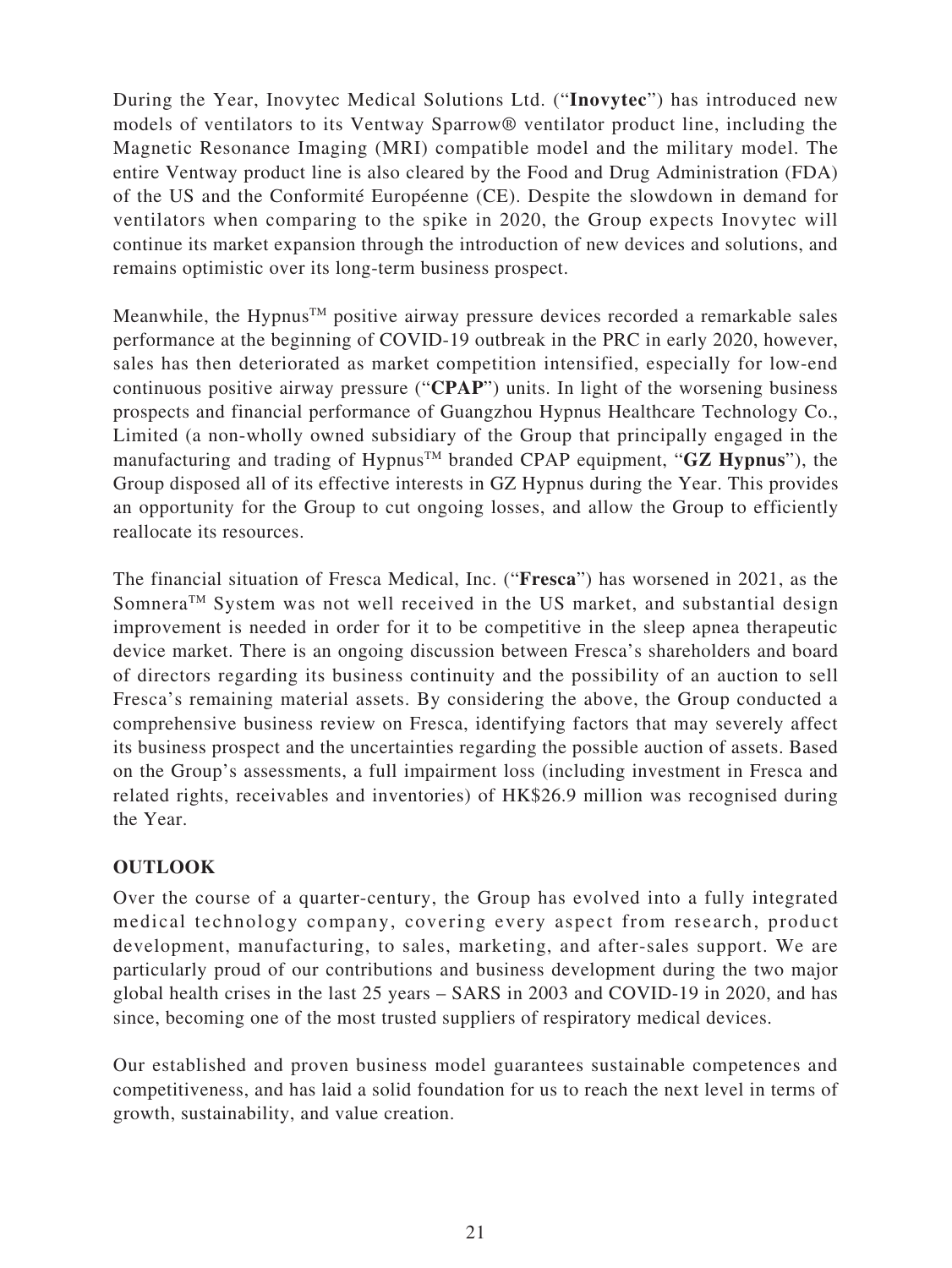2022 marks the 25th anniversary of Vincent Medical. To accelerate the execution of our strategic priorities, the Group has appointed Mr. Choi Cheung Tai Raymond as its first deputy Chief Executive Officer, a newly created role as the Group implements the new phase of its development.

The opportunities brought by the collaborations with various industry-leading players promise excitement. While we continue to invest to support our med-tech partners to expand our global reach, we also put a strong emphasis on our vision of "Patient First", aiming to optimise clinical processes. In 2022, we will raise our engagement effort with academics and medical professionals to expand our breadth and depth in clinical knowledge to support product development, providing clinical opinion as well as performance evaluation of our pipeline products. Looking ahead, we strive to take a dominate position in the respiratory care sector, and will further diversify our product portfolio across respiratory care in intensive care unit, orthopaedic and rehabilitation, and surgical and anesthesia arena.

Riding on our "In China, For China" strategy and favourable policies environment supporting domestic medical device companies, Vincent Medical being at the heart of the Greater Bay Area, our strategic position offers ample opportunities for us to capture. In particular, we see a growing incentive and eagerness from overseas med-tech companies to partner with qualified domestic medical device manufacturers in device development and manufacturing.

Notwithstanding the fluctuation in product demand over the last two years, as well as the continuing challenges in manufacturing and regulations globally, 2022 will continue to be challenging as we expect there will be issues with the pandemic and the rising geopolitical tension affecting the world economy, nonetheless, the long-term outlook of the Group remains promising. The Group will continue to focus on its plans on new product development, market expansion and margin enhancement to deliver sustainable growth in the future and create long-term value of its Shareholders.

## **FINANCIAL REVIEW**

# **REVENUE**

Total revenue for the Year amounted to HK\$777.7 million (2020: HK\$1,155.4 million), representing a decrease of 32.7%. The decline is mainly attributable to the high comparative figures of last year as a result of COVID-19 impact. Nonetheless, the Group's orthopaedic and rehabilitation products segment has largely recovered to pre-pandemic level, and the imaging disposable products segment has continued its uninterrupted growth.

In terms of geographical market, the Group's revenue mix became increasingly diversified, with the US and the PRC, the two largest markets for medical devices globally, each accounted for 47.3% (2020: 46.6%) and 14.2% (2020: 17.5%) of the Group's total revenue, respectively. The Group has also successfully expanded its market reach in Asia, with notable performances coming from Japan, India, Vietnam, Thailand and the Philippines.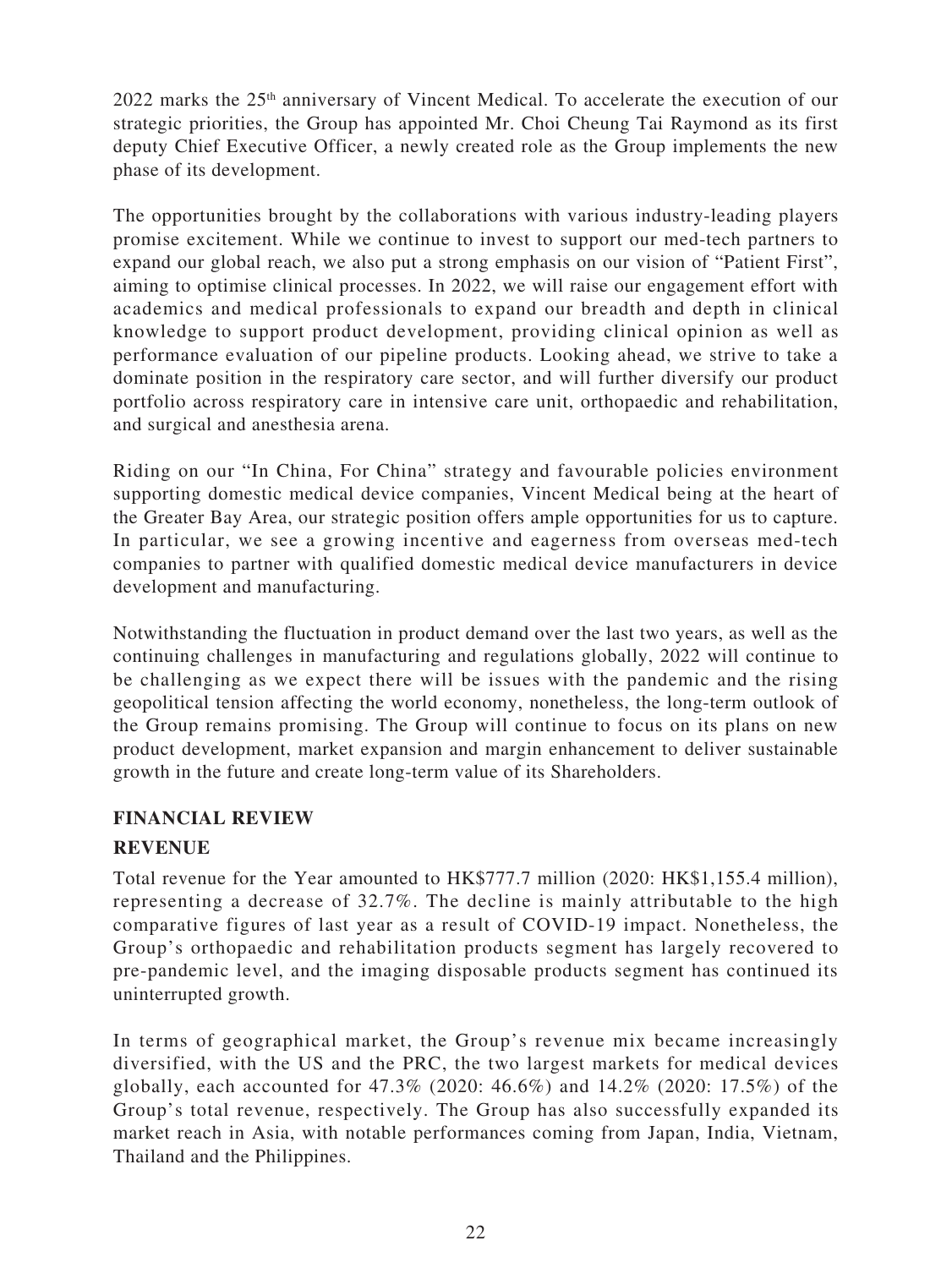# **GROSS PROFIT AND GROSS PROFIT MARGIN**

Gross profit decreased by 47.6% to HK\$259.1 million (2020: HK\$494.2 million), primarily due to the decline in revenue and gross profit margin.

During the Year, there was a global shortage of certain principal raw materials and critical components. This has led to a sharp increase in raw material costs, creating difficulties for the Group to swiftly shift the additional costs to its customers. The appreciation of Renminbi ("**RMB**") had also put pressure on the Group's gross profit margin, as over 80% of the Group's products produced in the PRC was exported in other currencies. In addition, the change in product mix, with lower sales from higher-margin medical devices, as well as the decrease in total revenue, has led to a general operating deleveraging and increase in unit cost. These three factors contributed to a 2.0 percentage points ("**ppts**"), 2.8 ppts and 4.1 ppts of gross profit margin drop respectively.

# **OTHER INCOME, OTHER GAINS AND LOSSES**

Net other losses of HK\$20.0 million in 2021 was recorded, primarily due to the impairment loss and the write off of deposits related to Fresca and the loss on disposal of GZ Hypnus, which was partially offset by the other income of HK\$8.1 million mainly from government subsidies.

## **SELLING AND DISTRIBUTION EXPENSES**

Selling and distribution expenses decreased by 31.1% to HK\$37.7 million (2020: HK\$54.7 million) as a result of lower revenue. As a percentage of revenue, the selling and distribution expenses remained stable at 4.8% (2020: 4.7%).

## **ADMINISTRATIVE EXPENSES**

Administrative expenses decreased by 17.0% to HK\$87.7 million (2020: HK\$105.7 million). As a percentage of revenue, administrative expenses increased by 2.2 ppts to 11.3% (2020: 9.1%). The increase is attributable to a combination of the following: the temporary reduction and exemption of social insurance contributions granted in the PRC for 2020 has been cancelled and the decrease in provision for staff bonus.

## **RESEARCH AND DEVELOPMENT EXPENSES**

Research and development has always been an important part of the Group's business model. During the Year, the Group continued to invest to strengthen its R&D capabilities so as to strengthen its ability to support its customers and facilitate market penetration. R&D expenses increased by 7.1% year-on-year to HK\$39.2 million, accounting for 5.0% of revenue.

## **INCOME TAX EXPENSE**

Income tax expense amounted to HK\$6.1 million (2020: HK\$36.6 million). The decrease was due to the lower profit before tax for the Year and over provision of Hong Kong Profit Tax and the PRC Corporate Income Tax in prior years.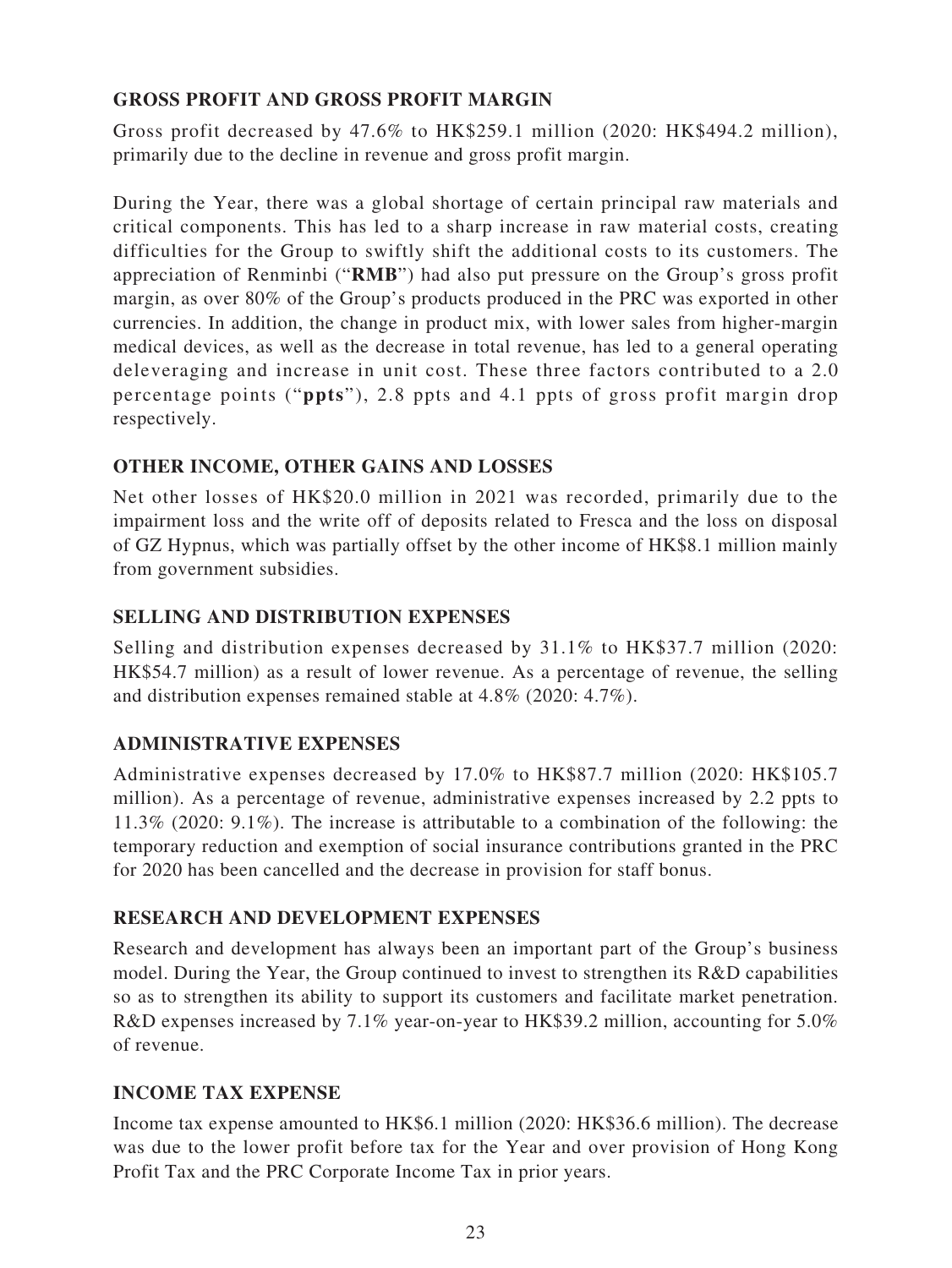# **PROFIT ATTRIBUTABLE TO OWNERS OF THE COMPANY**

As a result of the foregoing, profit attributable to owners of the Company declined by 72.0% to HK\$60.7 million (2020: HK\$216.9 million).

# **PROPERTY, PLANT AND EQUIPMENT**

The Group incurred capital expenditure of HK\$24.6 million (2020: HK\$54.7 million) during the Year, which mainly included the purchase of additional machineries, tooling and equipment. As at 31 December 2021, property, plant and equipment was HK\$115.6 million (2020: HK\$111.1 million).

As at 31 December 2021, the Group had contracted capital commitments of HK\$9.2 million for the procurement of property, plant and equipment, which was mainly financed with internal resources.

# **RIGHT-OF-USE ASSETS AND LEASE LIABILITIES**

As at 31 December 2021, right-of-use assets and lease liabilities amounted to HK\$7.5 million (2020: HK\$14.7 million) and HK\$7.7 million (2020: HK\$15.6 million), respectively. The decrease was primarily attributable to the depreciation of right-of-use assets and lease payments.

# **OTHER INTANGIBLE ASSETS**

As at 31 December 2021, other intangible assets decreased to HK\$12.0 million (2020: HK\$28.4 million) primarily due to the disposal of GZ Hypnus and amortisation.

## **INVENTORIES**

Inventories as at 31 December 2021 was HK\$243.2 million (2020: HK\$278.7 million), consists mainly of raw materials, work-in-progress and finished goods. The Group will continue to apply stringent policy in inventory control in anticipation of supply chain issues.

## **TRADE RECEIVABLES**

Trade receivables as at 31 December 2021 was HK\$167.2 million (2020: HK\$161.5 million). The Group is comfortable with the quality of the receivables, and will continue to exercise due care in managing its credit exposure.

# **PREPAYMENTS, DEPOSITS AND OTHER RECEIVABLES**

As at 31 December 2021, prepayments, deposits and other receivables (including non-current deposits) decreased to HK\$55.6 million (2020: HK\$95.0 million) primarily due to lower deposits for raw material purchase and write off of deposits related to Fresca.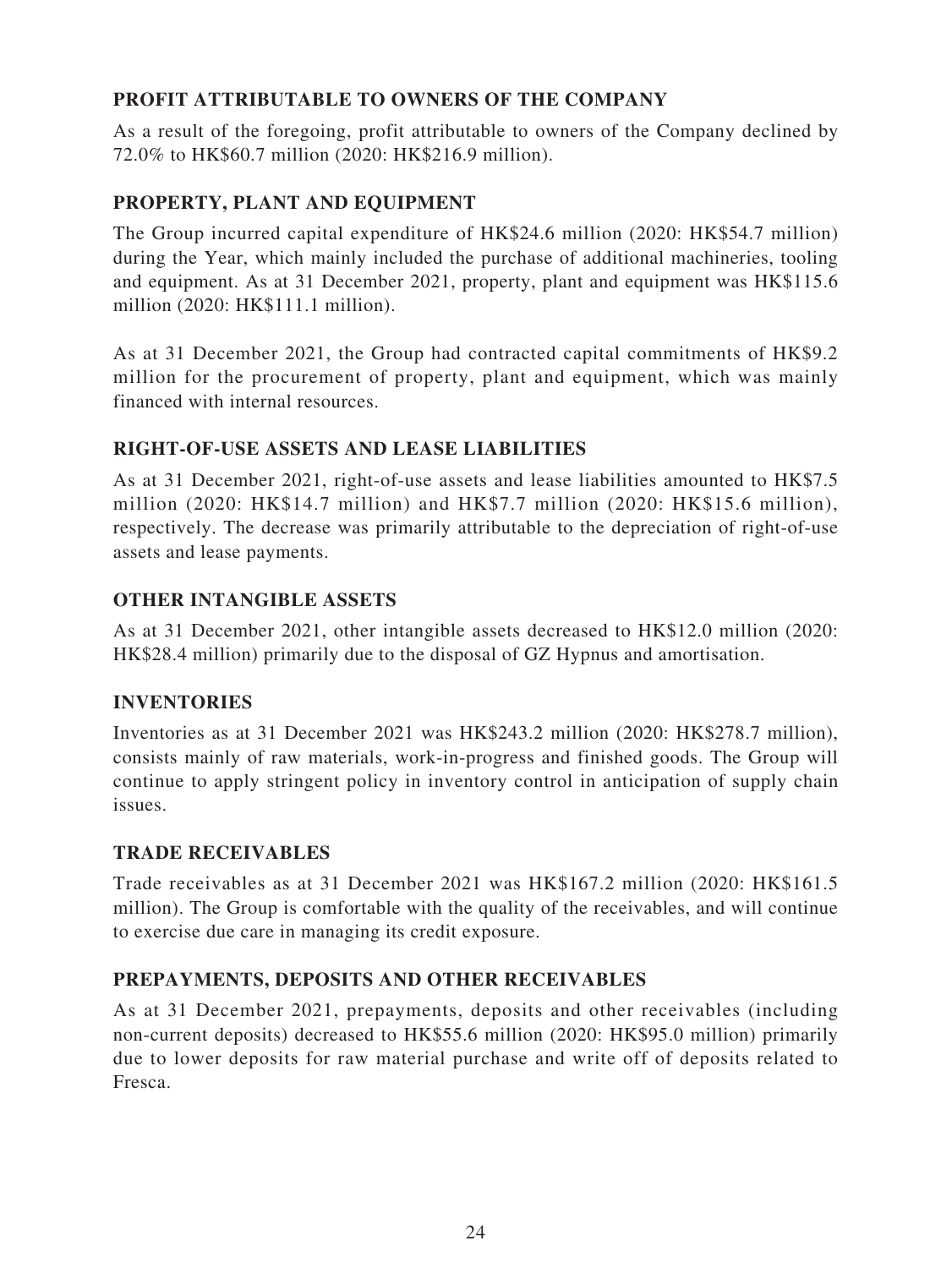# **OTHER PAYABLES AND ACCRUALS**

As at 31 December 2021, other payables and accruals decreased to HK\$89.5 million (2020: HK\$136.1 million) mainly due to the decrease in provision for warranties and provision for staff bonus.

## **LIQUIDITY AND FINANCIAL RESOURCES**

During the Year, the Group continued to maintain a healthy financial position. As at 31 December 2021, the Group had cash and cash equivalents of HK\$173.2 million (2020: HK\$169.1 million). The Group recorded net current assets of HK\$407.9 million (2020: HK\$367.3 million).

As at 31 December 2021, the net gearing ratio of the Group was 0.09 (2020: 0.11), which represents total borrowings divided by the total equity attributable to owners of the Company.

As at 31 December 2021, the Group had outstanding bank loans amounting to HK\$55.3 million (2020: HK\$61.5 million) and unutilised bank facilities of HK\$56.5 million.

## **HUMAN RESOURCES**

As at 31 December 2021, the total number of full-time employees of the Group was 1,281 (2020: 1,853). The remuneration of employees was determined based on their job nature, relevant experience, qualifications, result of operations of the Group and market condition. We offered senior management performance-based bonus and share options to reward and retain a high calibre management team. We also adopted commission and incentive plans to motivate and reward our sales and marketing staff.

During the Year, staff costs including Directors' emoluments amounted to HK\$213.0 million (2020: HK\$244.2 million), representing 27.4% (2020: 21.1%) of the Group's revenue. The increase was mainly due to the upward salary adjustment and the increase in retirement and other benefits as the temporary reduction and exemption of social insurance contributions granted in the PRC for 2020 has been cancelled.

## **CAPITAL STRUCTURE**

As at 31 December 2021, the issued share capital of the Company was approximately HK\$6.6 million (2020: approximately HK\$6.5 million), comprising 655,008,332 shares of the Company (the "**Shares**") (2020: 650,598,000 Shares) of nominal value of HK\$0.01 per Share. The difference was attributable to (i) the Shares issued under the pre-IPO share option scheme adopted on 17 June 2016 and the share option scheme adopted on 24 June 2016 by the Company; and (ii) the Shares repurchased on the Stock Exchange and were cancelled before the end of the reporting period.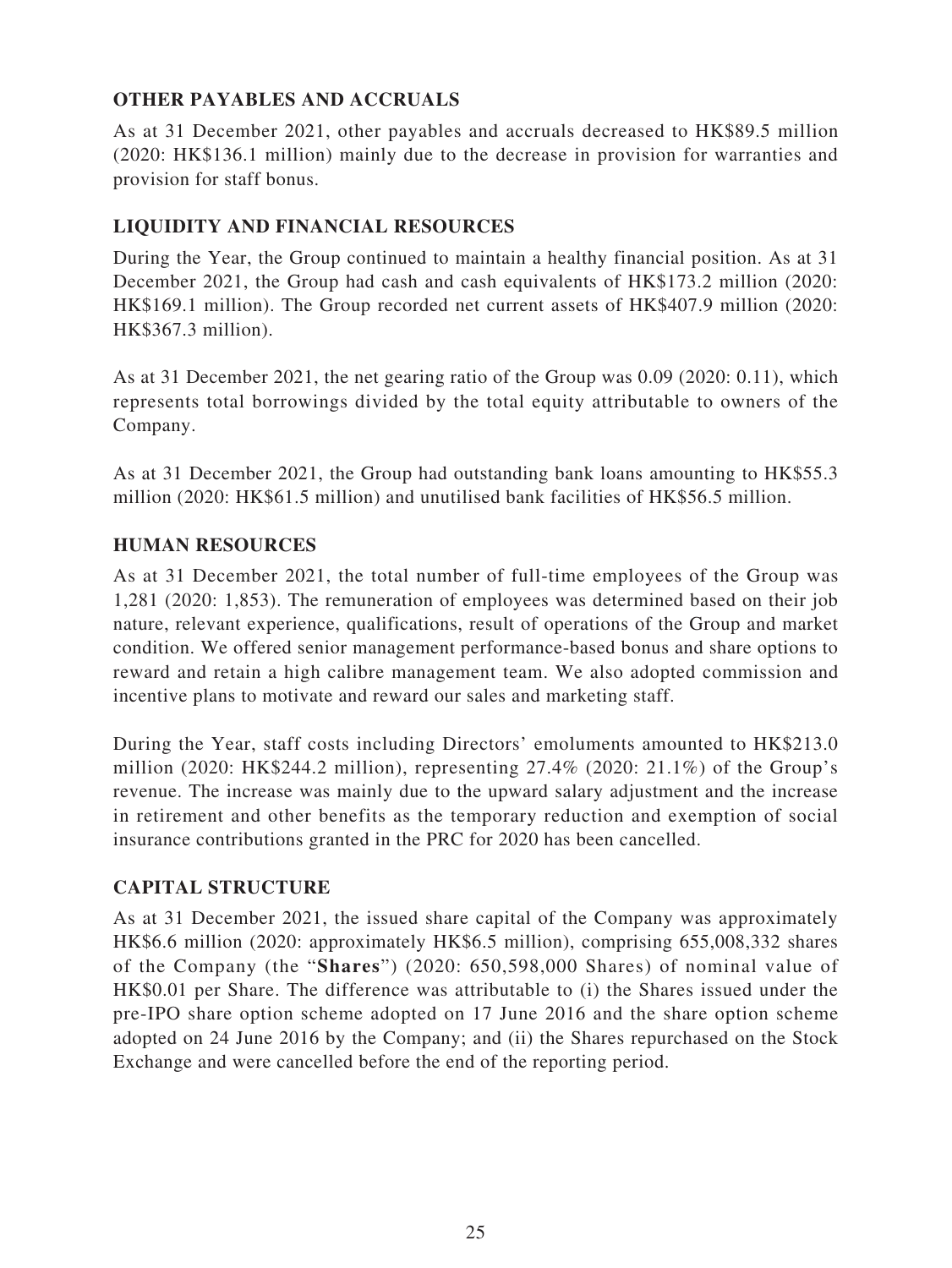## **SIGNIFICANT INVESTMENTS**

As at 31 December 2021, the Company considered that the significant investments were as follows:

## **Equity investment at FVTOCI**

| Name of<br>company | <b>Principal business</b>                                                                                                               | Approximate<br>percentage of<br><b>Total</b><br>shareholding<br>investment | Fair value of the<br>equity investment                 | Assets ratio<br>defined under<br>the Listing Rules     |                                                        |      |      |
|--------------------|-----------------------------------------------------------------------------------------------------------------------------------------|----------------------------------------------------------------------------|--------------------------------------------------------|--------------------------------------------------------|--------------------------------------------------------|------|------|
|                    |                                                                                                                                         |                                                                            |                                                        | 2021                                                   | 2020                                                   | 2021 | 2020 |
| Inovytec           | An Israeli company<br>that develops medical<br>devices with a focus<br>on routine and<br>emergency respiratory<br>and cardiac failures. | 13.68%                                                                     | US\$3.0 million<br>(equivalent to<br>HK\$23.4 million) | US\$3.1 million<br>(equivalent to<br>HK\$23.8 million) | US\$3.3 million<br>(equivalent to<br>HK\$25.3 million) | 2.8% | 2.7% |

#### **Investment in an associate**

| Name of<br>company | Approximate<br>percentage of<br><b>Principal business</b><br>shareholding                                                                          |        | <b>Total</b><br>investment                             | Carrying amount<br>of the investment |                                                        | Assets ratio<br>defined under<br>the Listing Rules |         |
|--------------------|----------------------------------------------------------------------------------------------------------------------------------------------------|--------|--------------------------------------------------------|--------------------------------------|--------------------------------------------------------|----------------------------------------------------|---------|
|                    |                                                                                                                                                    |        |                                                        | 2021                                 | 2020                                                   | 2021                                               | 2020    |
| Fresca             | A US based sleep<br>solution and connected<br>health company that is<br>developing a system<br>for the treatment of<br>obstructive sleep<br>apnea. | 26.09% | US\$5.0 million<br>(equivalent to<br>HK\$39.3 million) | US\$ Nil                             | US\$0.85 million<br>(equivalent to<br>HK\$6.6 million) | n/a                                                | $0.7\%$ |

For additional information regarding the performance during the Year and prospects of the above significant investments, please refer to the paragraph headed "Investments and Collaboration" above.

As at 31 December 2021, the carrying amount of investment in Fresca decreased to HK\$ Nil (2020: HK\$6.6 million) and an impairment loss of HK\$10.7 million was recorded during the Year (2020: HK\$ Nil). In view of the above and the business prospects of Fresca, the Company no longer considers that the investment in Fresca is significant in nature after 31 December 2021.

## **MATERIAL ACQUISITIONS AND DISPOSALS**

During the Year, the Group had no other material acquisitions or disposals of subsidiaries and associated companies.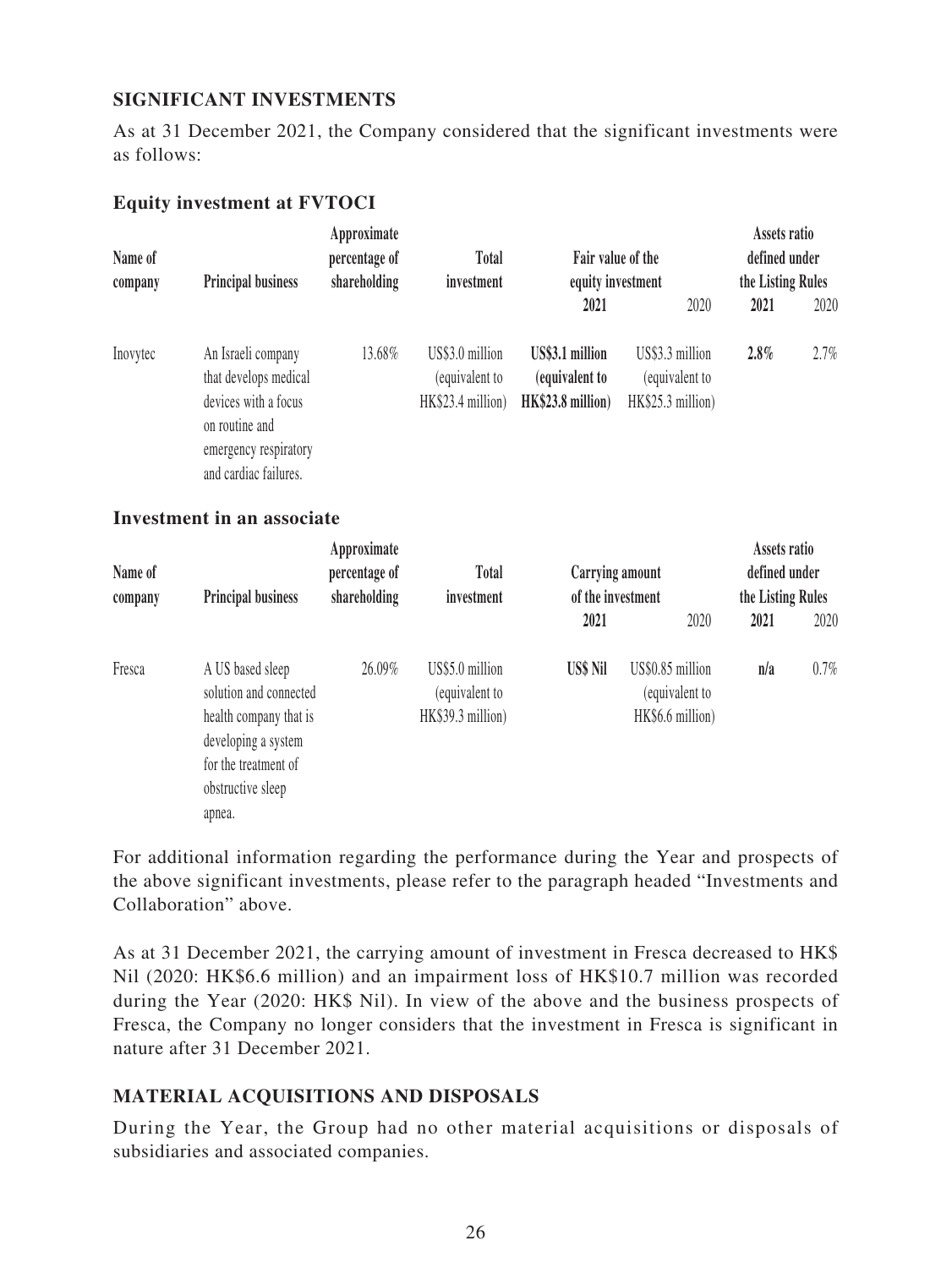# **EVENTS AFTER THE REPORTING PERIOD**

The address of the Company's headquarters and principal place of business in Hong Kong has been changed to Units 1604-07A, 16/F., Two Harbourfront, 22 Tak Fung Street, Hung Hom, Kowloon, Hong Kong with effect from 22 February 2022. The telephone and facsimile numbers of the Company have also been changed to (852) 2155 2998 and (852) 2155 8298, respectively.

Saved for the above, there were no other significant events after the reporting period up to the date of this announcement.

# **CHARGES ON THE GROUP'S ASSETS**

As at 31 December 2021, none of the assets of the Group were pledged.

# **FOREIGN EXCHANGE EXPOSURE**

While some of the Group's costs and expenses are denominated in RMB, there was a substantial amount of sales denominated in US dollars ("**USD**") given the export-oriented nature of the Group's business. Thus, any appreciation of RMB against USD may subject the Group to increased costs and lower profitability. The Directors have assessed the impact of such foreign currency risk and considered that it may materially affect the Group's profitability. The Group currently does not have a foreign currency hedging policy in respect of foreign currency transactions, assets and liabilities. The Group monitors its foreign currency exposure closely and will consider hedging significant foreign currency exposure should the need arise.

# **CONTINGENT LIABILITIES**

As at 31 December 2021, the Group did not have other contingent liabilities.

# **ANNUAL GENERAL MEETING**

The AGM is scheduled to be held on Tuesday, 24 May 2022. A notice convening the AGM, which constitutes part of the circular to the Shareholders, will be issued and disseminated to the Shareholders in due course.

## **FINAL DIVIDEND**

The Board has resolved to recommend the payment of a final dividend of HK2.5 cents (2020: HK11.0 cents) per Share for the Year to the Shareholders whose names appear on the register of members of the Company on Thursday, 2 June 2022. Together with an interim dividend of HK2.0 cents (for the six months ended 30 June 2020: HK Nil cent) per Share, the total dividend for the year ended 31 December 2021 is HK4.5 cents (2020: HK11.0 cents) per Share.

Subject to the passing of the relevant resolution at the AGM, it is expected that the proposed final dividend will be paid to the Shareholders on or around Friday, 24 June 2022.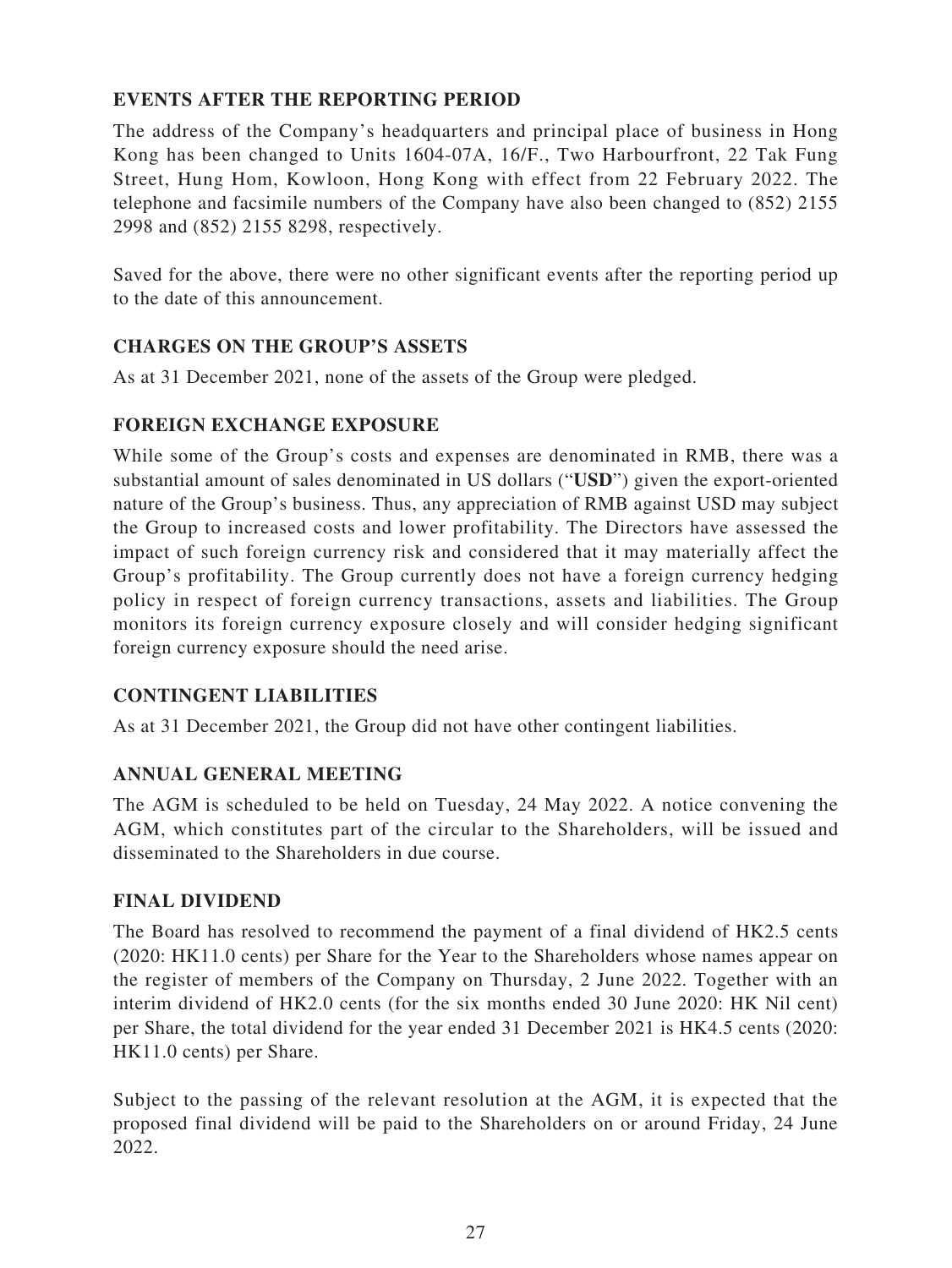## **CLOSURE OF REGISTER OF MEMBERS**

- (1) For determining the entitlement to attend and vote at the AGM to be held on Tuesday, 24 May 2022, the register of members of the Company will be closed from Thursday, 19 May 2022 to Tuesday, 24 May 2022, both days inclusive, during which period no transfer of the Shares will be registered. In order to be eligible to attend and vote at the AGM, the Shareholders must lodge all transfer forms accompanied by the relevant share certificates (together the "**Share Transfer Documents**") for registration no later than 4:30 p.m. on Wednesday, 18 May 2022.
- (2) The record date for ascertaining the Shareholders' entitlement to the proposed final dividend (subject to the approval of the Shareholders at the AGM) will be Thursday, 2 June 2022. The register of members of the Company will be closed from Tuesday, 31 May 2022 to Thursday, 2 June 2022, both days inclusive, during which period no transfer of the Shares will be registered. In order to establish entitlements to the proposed final dividend, the Shareholders must lodge the Share Transfer Documents for registration no later than 4:30 p.m. on Monday, 30 May 2022.
- (3) The Share Transfer Documents shall be lodged for registration with the Company's branch share registrar and transfer office in Hong Kong, Tricor Investor Services Limited, at Level 54, Hopewell Centre, 183 Queen's Road East, Hong Kong.

## **ENVIRONMENTAL, SOCIAL AND GOVERNANCE ("ESG") RESPONSIBILITY**

The Group is committed to the long-term sustainability of its businesses and the communities in which it conducts business, and attaches great importance on reducing energy consumption. The Group is also continually improving its business practices and employee training in such best practices. It has adopted a proactive approach to ESG responsibility and has established a working group chaired by an executive Director and comprising representatives from key departments of the Company to spearhead the ESG initiatives and activities of the Group and to enhance the Group's ESG efforts.

## **CORPORATE GOVERNANCE PRACTICES**

The Board is committed to maintaining the highest possible standards of corporate governance, and strives to maintain transparent, responsible and value-driven management practices that will enhance and safeguard the interests of the Shareholders. The Board believes that effective and high quality corporate governance is an essential platform for creating value for the Shareholders. The Board is committed to continuously reviewing and improving the Group's corporate governance practices, and maintaining the highest standards of ethical corporate behaviour across the organisation.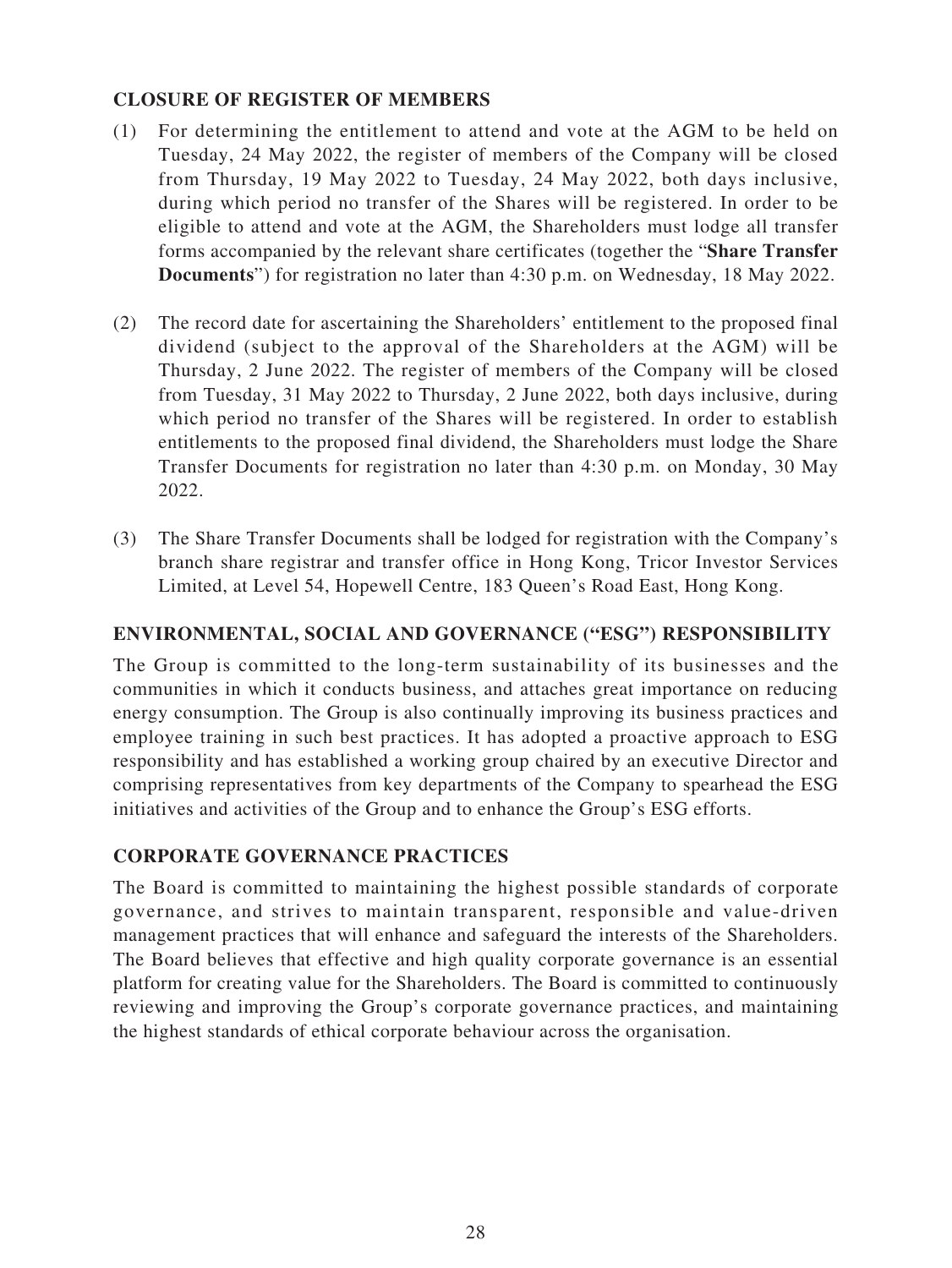The Company has adopted the Corporate Governance Code (the "**CG Code**") as contained in Appendix 14 to the Listing Rules as its own code of corporate governance. The corporate governance principles of the Company emphasise a quality Board, sound internal controls and risk management, and transparency and accountability to all Shareholders. In the opinion of the Directors, the Company has complied with all the applicable code provision as set out in the CG Code throughout the Year.

## **MODEL CODE FOR SECURITIES TRANSACTIONS BY DIRECTORS**

The Company has adopted the Model Code for Securities Transactions by Directors of Listed Issuer (the "**Model Code**") as set out in Appendix 10 to the Listing Rules as its own code of conduct for dealing in securities of the Company by the Directors. Having made specific enquiries with all Directors, all Directors confirmed that they have complied with the required standard set out in the Model Code regarding their transactions throughout the Year.

# **AUDIT COMMITTEE**

The Company established the audit committee of the Company (the "**Audit Committee**") with written terms of reference which deal clearly with its authority and duties. The Audit Committee currently consists of three independent non-executive Directors, namely Mr. Au Yu Chiu Steven, Mr. Mok Kwok Cheung Rupert and Prof. Yung Kai Leung.

The Group's audited consolidated annual results for the year ended 31 December 2021 have been reviewed by the Audit Committee.

The figures in respect of the Group's consolidated statement of profit or loss, consolidated statement of profit or loss and other comprehensive income, consolidated statement of financial position and the related notes thereto for the year ended 31 December 2021 as set out in this announcement have been agreed by the Group's auditor, RSM Hong Kong, to the amounts set out in the Group's audited consolidated financial statements for the year ended 31 December 2021. The work performed by RSM Hong Kong in this respect did not constitute an assurance engagement in accordance with Hong Kong Standards on Auditing, Hong Kong Standards on Review Engagements or Hong Kong Standards on Assurance Engagements issued by the HKICPA and consequently no assurance has been expressed by RSM Hong Kong on this announcement.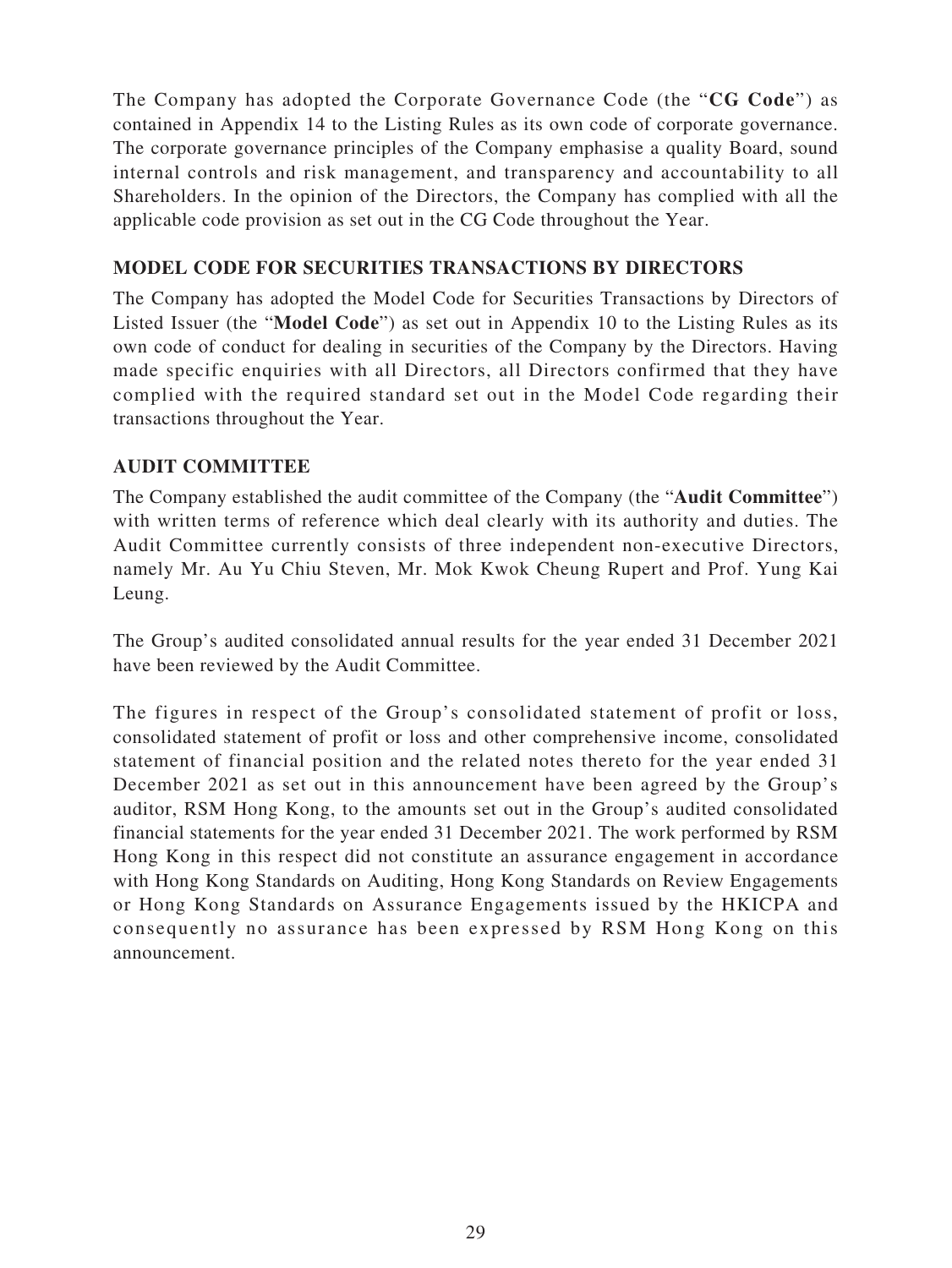# **PURCHASE, SALE OR REDEMPTION OF THE COMPANY'S LISTED SECURITIES**

During the Year, the Company repurchased a total of 1,592,000 Shares on the Stock Exchange at an aggregate consideration of HK\$1,613,760 (before expenses). 1,402,000 Shares out of the above repurchased Shares were subsequently cancelled during the Year. Details of the Shares repurchased during the Year are as follows:

| <b>Month</b>  | Number of<br><b>Shares</b><br>purchased | <b>Price paid per Share</b> |                | Aggregate<br>consideration<br>(before)<br>expenses) |
|---------------|-----------------------------------------|-----------------------------|----------------|-----------------------------------------------------|
|               |                                         | <b>Highest</b><br>HK\$      | Lowest<br>HK\$ | HK\$                                                |
|               |                                         |                             |                |                                                     |
| November 2021 | 222,000                                 | 0.90                        | 0.88           | 198,140                                             |
| December 2021 | 1,178,000                               | 1.09                        | 1.02           | 1,247,020                                           |
| Total         | 1,592,000                               |                             |                | 1,613,760                                           |

The above Share repurchases were made with a view to enhancing the earnings per Share of the Company.

Saved for the above, neither the Company nor any of its subsidiaries has purchased, sold or redeemed any of the Company's listed securities for the year ended 31 December 2021.

# **PUBLICATION OF ANNUAL RESULTS ANNOUNCEMENT AND ANNUAL REPORT**

This announcement is published on the websites of the Stock Exchange (http://www.hkexnews.hk) and the Company (http://www.vincentmedical.com), respectively.

The annual report of the Company for the year ended 31 December 2021 containing all the relevant information required by the Listing Rules and the relevant laws and regulations will be dispatched to the Shareholders and available on above websites in due course.